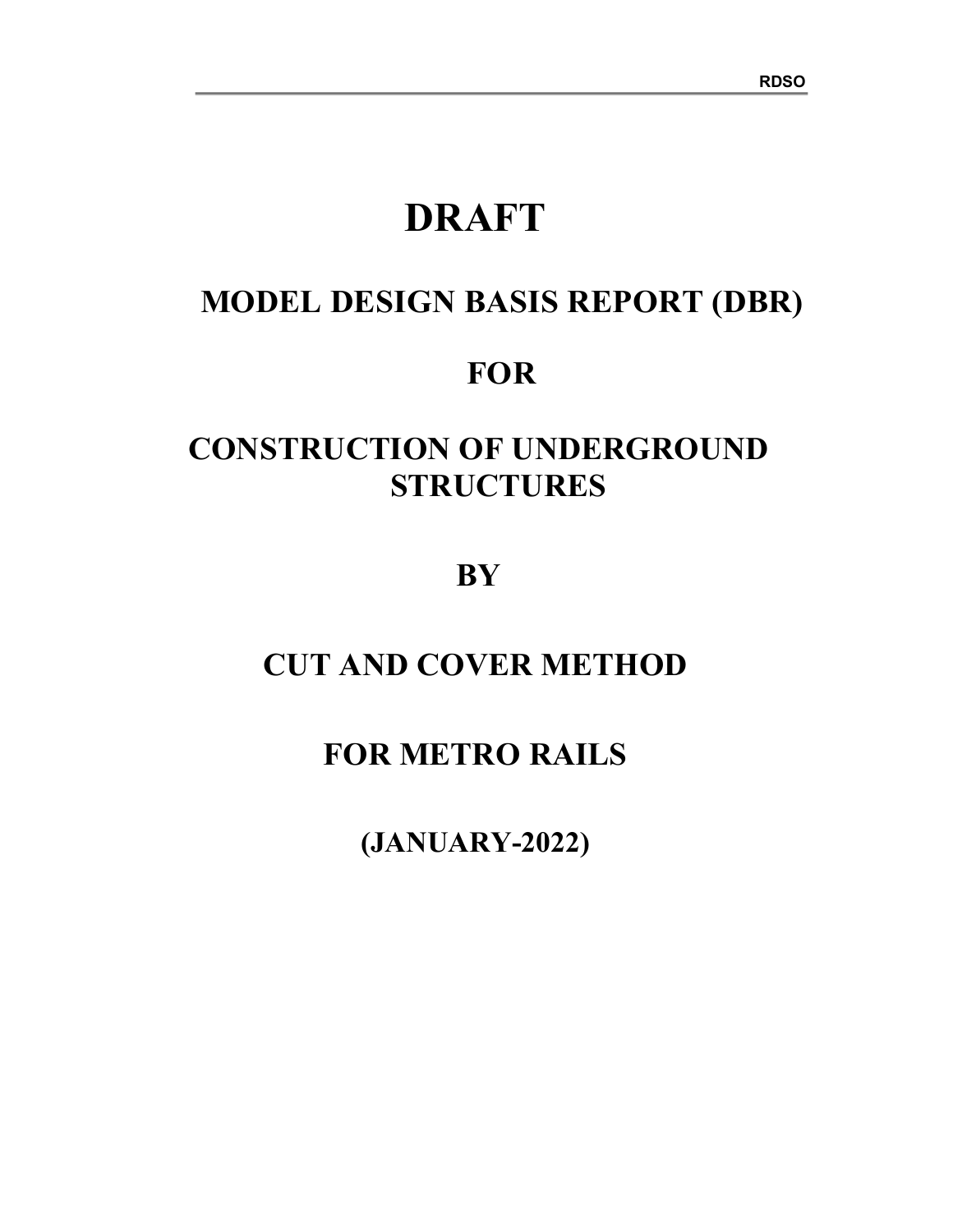## TABLE OF CONTENTS

|       | <b>Section</b>                                     | Page No.                 |
|-------|----------------------------------------------------|--------------------------|
| 1.0   | <b>INTRODUCTION</b>                                | $\mathbf{I}$             |
| 1.1   | Brief Description, salient features of the Project | 1                        |
| 1.2   | Geometric Design Criteria                          | 1                        |
| 2.0   | Scope of DBR                                       | 1                        |
| 3.0   | Design principles                                  | $\overline{2}$           |
| 4.0   | Units                                              | $\overline{\mathcal{A}}$ |
| 5.0   | Materials                                          | 4                        |
| 5.1   | Cement                                             | 4                        |
| 5.2   | Concrete                                           | 4                        |
| 5.3   | Prestressing Steel for Tendons                     | 5                        |
| 5.4   | Reinforcement                                      | 5                        |
| 5.4.1 | Reinforcement detailing                            | 5                        |
| 5.5   | <b>Structural Steel</b>                            | 5                        |
| 6.0   | Design Life and Durability Criteria                | 5                        |
| 6.1   | <b>Concrete Grades</b>                             | 6                        |
| 6.2   | Cover to Reinforcement                             | 6                        |
| 6.3   | Fire Resistance period                             | 6                        |
| 6.3.1 | <b>Main Station Structures</b>                     | 6                        |
| 6.3.2 | <b>Ancillary Structures</b>                        | 6                        |
| 6.4   | Crack Width                                        | 6                        |
| 6.5   | Clearances                                         | 6                        |
| 6.6   | Early age Thermal and Shrinkage Cracking           | 7                        |
| 7.0   | Loads                                              | $\overline{7}$           |
| 7.1   | Dead Loads (DL)                                    | 8                        |
| 7.2   | Superimposed Dead Loads (SIDL)                     | 8                        |
| 7.3   | Imposed (Crowd Live) Load                          | 8                        |
| 7.4   | Railway Loads                                      | 8                        |
| 7.4.1 | Vertical Train Live Load                           | 8                        |
| 7.4.2 | Coefficient of Dynamic Augment (CDA)               | 8                        |
| 7.4.3 | Horizontal Train Live Load                         | 8                        |
| 7.5   | Earthquake Loads                                   | 8                        |
| 7.6   | Wind Loads                                         | 9                        |
| 7.6.1 | Air Pressure                                       | 9                        |
| 7.7   | Collision / Impact Loads                           | 9                        |
| 7.8   | Derailment Loads                                   | 9                        |
| 7.9   | <b>Construction and Erection Loads</b>             | 9                        |
| 7.10  | Temperature                                        | 9                        |
| 7.11  | Shrinkage                                          | 9                        |
| 7.12  | Creep                                              | 9                        |
| 7.13  | Earth Pressure and water pressure                  | 10                       |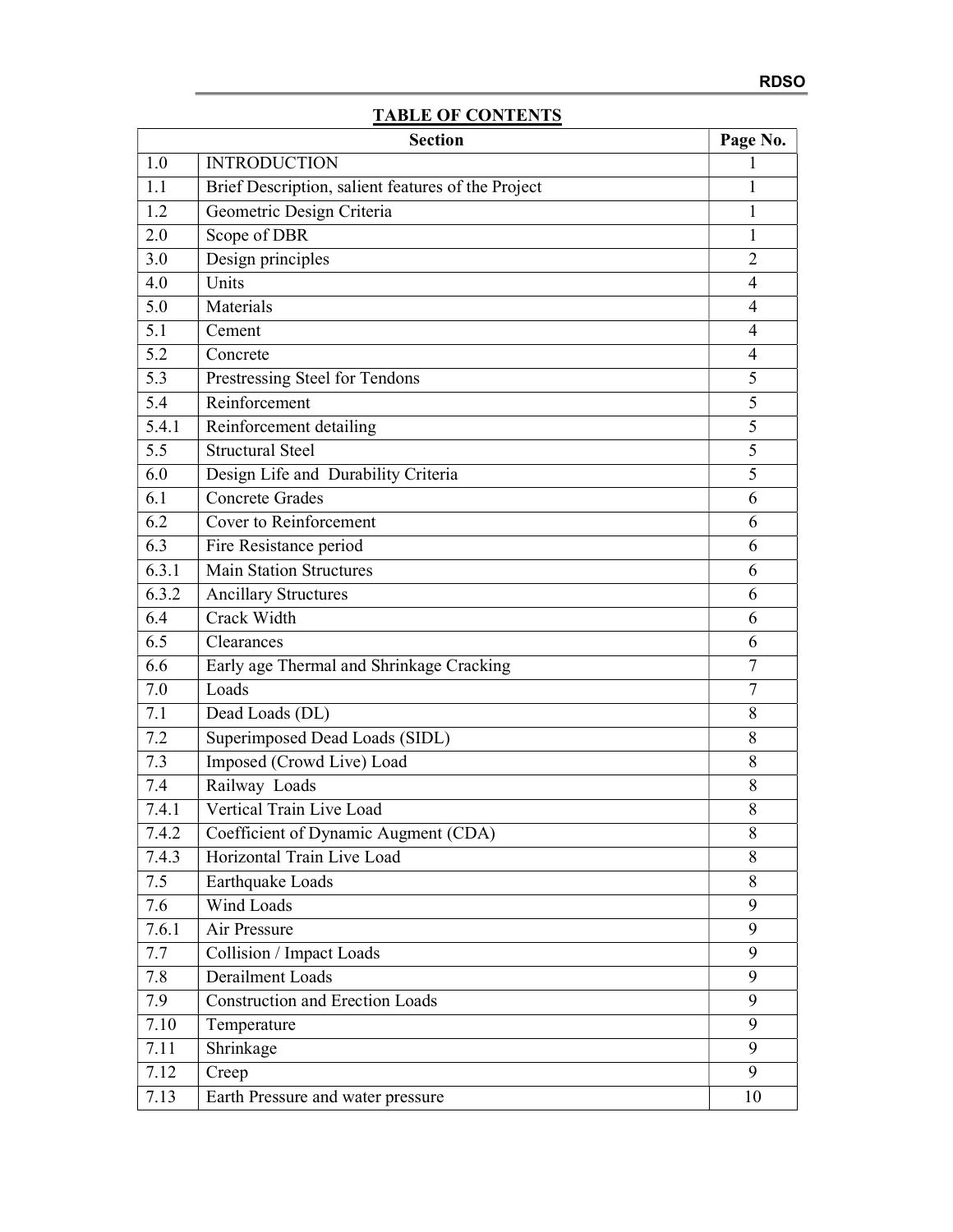| 7.14 | Surcharge                                          | 10 |
|------|----------------------------------------------------|----|
| 7.15 | Prestressing Force (PR)                            | 10 |
| 7.16 | Long Welded Rail Force                             | 11 |
| 7.17 | Differential Settlement                            | 11 |
| 7.18 | Movement and Distortion                            | 11 |
| 7.19 | Redundancy Loads                                   | 11 |
| 7.20 | Differential Movement Between In-Line Structures   | 11 |
| 7.21 | Other Forces and Effects                           | 11 |
| 7.22 | Incremental dynamic loads on buried structures     | 11 |
| 8.0  | Design Load Combinations                           | 12 |
| 8.1  | <b>Ultimate Load Combinations</b>                  | 12 |
| 8.2  | Serviceability Load Combinations                   | 12 |
| 8.3  | Deflection Criteria                                | 12 |
| 8.4  | Fatigue Check                                      | 13 |
| 9.0  | Design Groundwater Levels                          | 13 |
| 10.0 | Flotation                                          | 13 |
| 11.0 | Foundations                                        | 14 |
| 11.1 | Design of Foundations                              | 14 |
| 11.2 | Computation of settlements of foundations          | 14 |
| 11.3 |                                                    | 14 |
|      | Design of Pile<br>Pile Settlement                  | 14 |
| 11.4 |                                                    |    |
| 12.0 | Design of Water Retaining Structure                | 15 |
| 13.0 | Civil Execution Works                              | 15 |
| 13.1 | <b>Excavation Base Stability</b>                   | 15 |
| 13.2 | <b>Excavation Toe Stability</b>                    | 15 |
| 13.3 | Waterproofing                                      | 15 |
| 13.4 | Water Control in Excavations                       | 15 |
| 13.5 | Underpinning of Existing Building structures (EBS) | 16 |
| 13.6 | Drainage and Flood Protection                      | 16 |
| 13.7 | <b>Seepage Barriers</b>                            | 16 |
| 14.0 | Temporary Works                                    | 16 |
| 14.1 | General principles                                 | 16 |
| 14.2 | Design of Temporary Excavation Support             | 16 |
| 15.0 | <b>Ground Movements</b>                            | 17 |
| 15.1 | Ground Improvement                                 | 18 |
| 16.0 | Instrumentation and monitoring                     | 18 |
| 17.0 | List of Design Codes and Standards                 | 18 |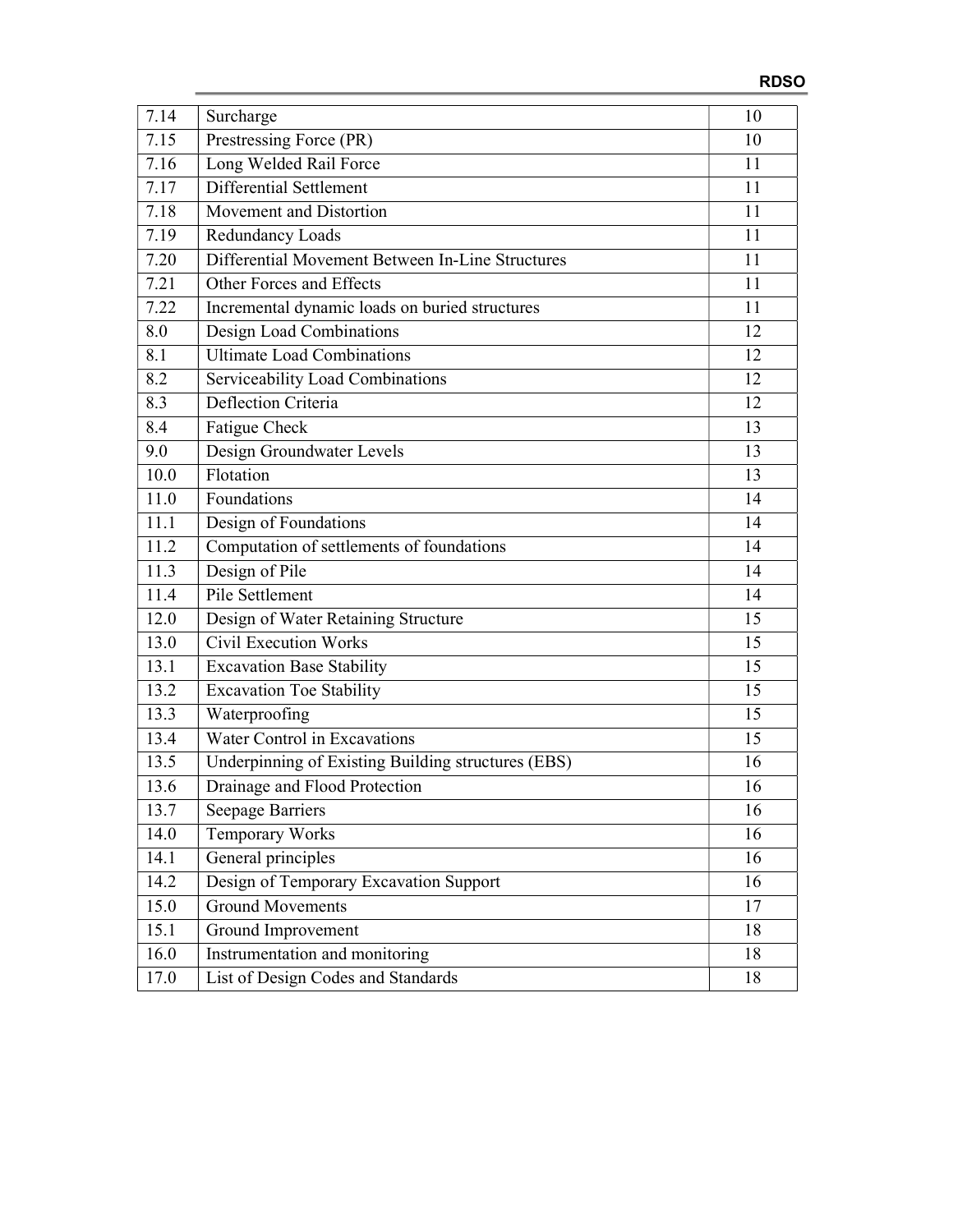## 1.0 INTRODUCTION

#### 1.1. Brief Description and Salient features of the Project

The Project's brief (name, alignment, section, number and type of stations) to be described by the Metro, for which the DBR is submitted.

The type of construction should be selected to meet the traffic and land availability requirements. This

 may be decided by concerned Metro, depending on terrain & requirements. Salient features in brief on the above need to be given in the DBR.

#### 1.2. Geometric Design Criteria

There may be technical details like Gauge, Max. Operating speed, Max. Axle load, Max./ Min. gradient, Min. Vertical/horizontal curve radius, Max. Cant /cant deficiency, Rail profile, Inclination of rail, Wheal thread profile, Type of power supply, etc. as per approved SOD/ Track structure.

## 2.0 SCOPE OF DBR

The DBR is only for structural design of Underground Stations/sections, station entrance/exit, box tunnels, open U ramp structures etc. construction by cut and cover method (other than bored tunnels).

This is meant to serve as guide to the designer but compliance with the rules there in does not relieve them in any way of their responsibility for the stability and soundness of the structure designed. The design of Underground Stations require an extensive and thorough knowledge and entrusted only to specially qualified engineers with adequate practical experience in structure designs.

Extended platform portion, which is generally on level-change station structure, shall be designed as part of viaduct, if any.

The structural elements connected to the member on which metro live loads are supported may also be designed with taking loads and load combination, as specified in "Model Design Basis Report (DBR) for Viaduct of Metro System". Other structural elements such as secondary beams, stub columns etc., may be designed as per IS: 456.

Structures, where Metro Live loads are not applicable, the design of Plain and Reinforced Concrete structures will generally be governed by IS:456, pre-stressed concrete structures shall generally be governed by IS:1343, Steel structures design shall generally be governed by IS:800. Seismic design shall be governed by IS: 1893.

The design of the permanent and temporary supporting works shall comply with code of practice and standards. Regulations made and requirements issued by the Indian Government and by relative utility authorities shall be followed and specified.

In addition to design data and criteria, key design data extracted from reference design standards, approach towards design of various elements, a summary of design methods, assumptions and software used shall be provided in this document.

Design of structural part of bored tunnel, in Underground station, shall be dealt by "Model DBR for Bored Tunnel."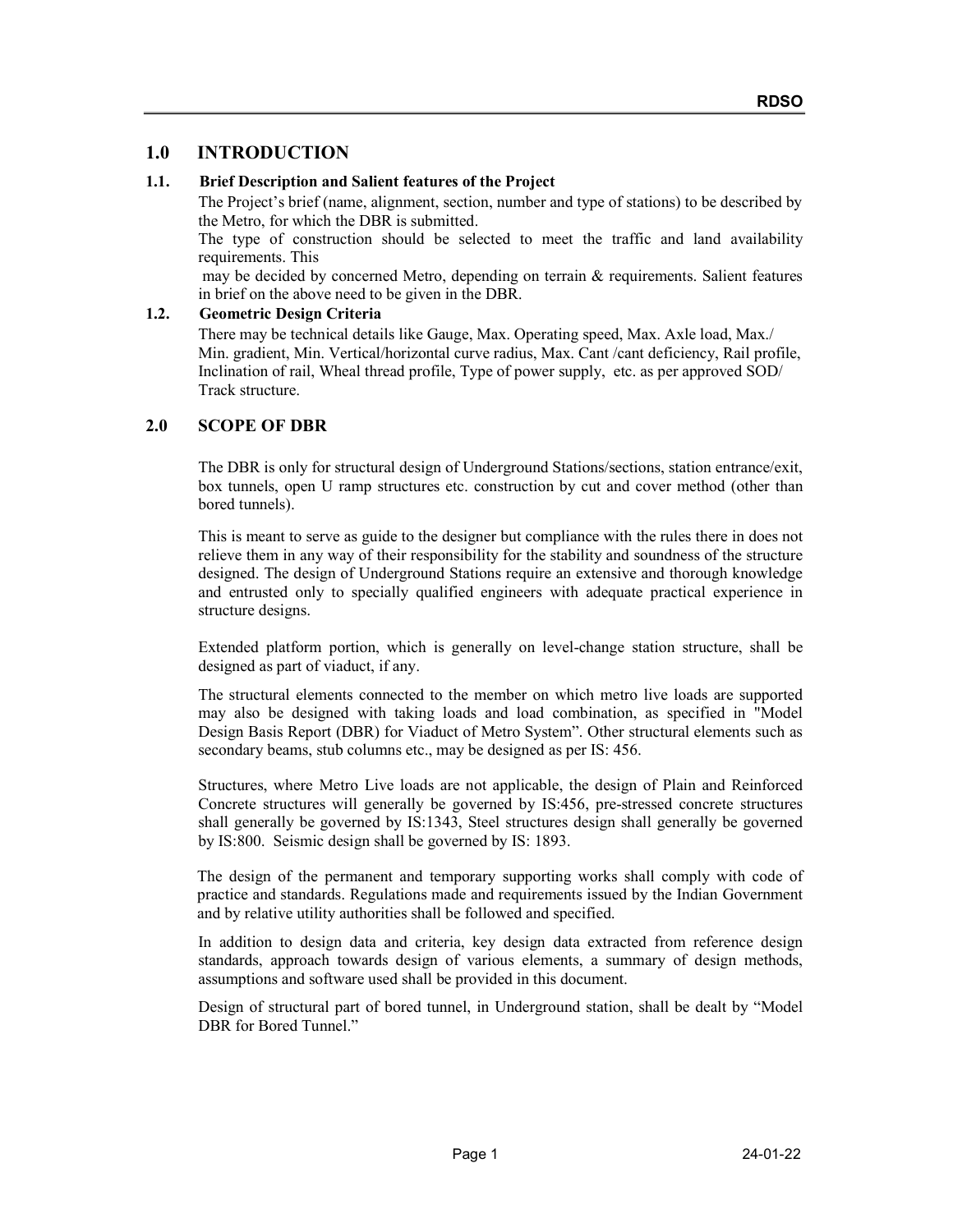## 3.0 DESIGN PRINCIPLES

- I. The proposed structure of Underground station may be a rigid box section with permanent walls as external wall support system and beam-slab & column forming the internal structural framing. The roof slab may support the soil and vehicular surcharge, while the passenger and plant loads may be carried by the concourse slab. The track and platform loads may be supported by the base slab. The permanent walls may resist the lateral earth and hydrostatic pressures in addition to the surcharge, services/structural loads.
- II. In the design of Underground station structures, following factors should be taken into account:
	- a) Method of construction, including temporary works and construction sequence;
	- b) Ground/structure interaction, including the effects of temporary works;
	- c) Ground pressure, shear force and bending moment distribution during construction and in the long-term;
	- d) Short- and long-term ground and groundwater response;
	- e) Other static loads changes such as; excavation, surcharge, traffic loadings and the like;
	- f) Long-term surface water level changes;
	- g) Dynamic (such as seismic or vibratory plant) loads and displacements.
	- h) Safe evacuation of passengers in case of accident/derailment/fire etc..
- III. For the purposes of assessing ground and groundwater pressures, the underground station structures may be considered to be effectively impermeable rigid box structures subject to earth pressure.
- IV. The Design shall minimise the effects (such as movement, distortion of the ground and the like) on all Existing Building Structure (EBS) that may be affected by the Works. Wherever necessary, the additional support for these EBS will be provided.
- V. The design of all cut-and-cover structures may take into account, but not be limited to the following:
	- a) The variation in ground conditions along the alignment; The geological/ hydrogeological features and their variations including rock joint orientation and spacing etc.
	- b) The variation in engineering properties of soil or rock within the influence of the proposed Works;
	- c) All dewatering and groundwater cut-off systems required to maintain dry and stable conditions within all excavations required for these works;
	- d) Any ground treatment before, during or after construction of the works (e.g., groundwater recharge), which is required to stabilise the ground and existing building structures(EBS) in order to minimise adjacent ground and EBS movement and distortion;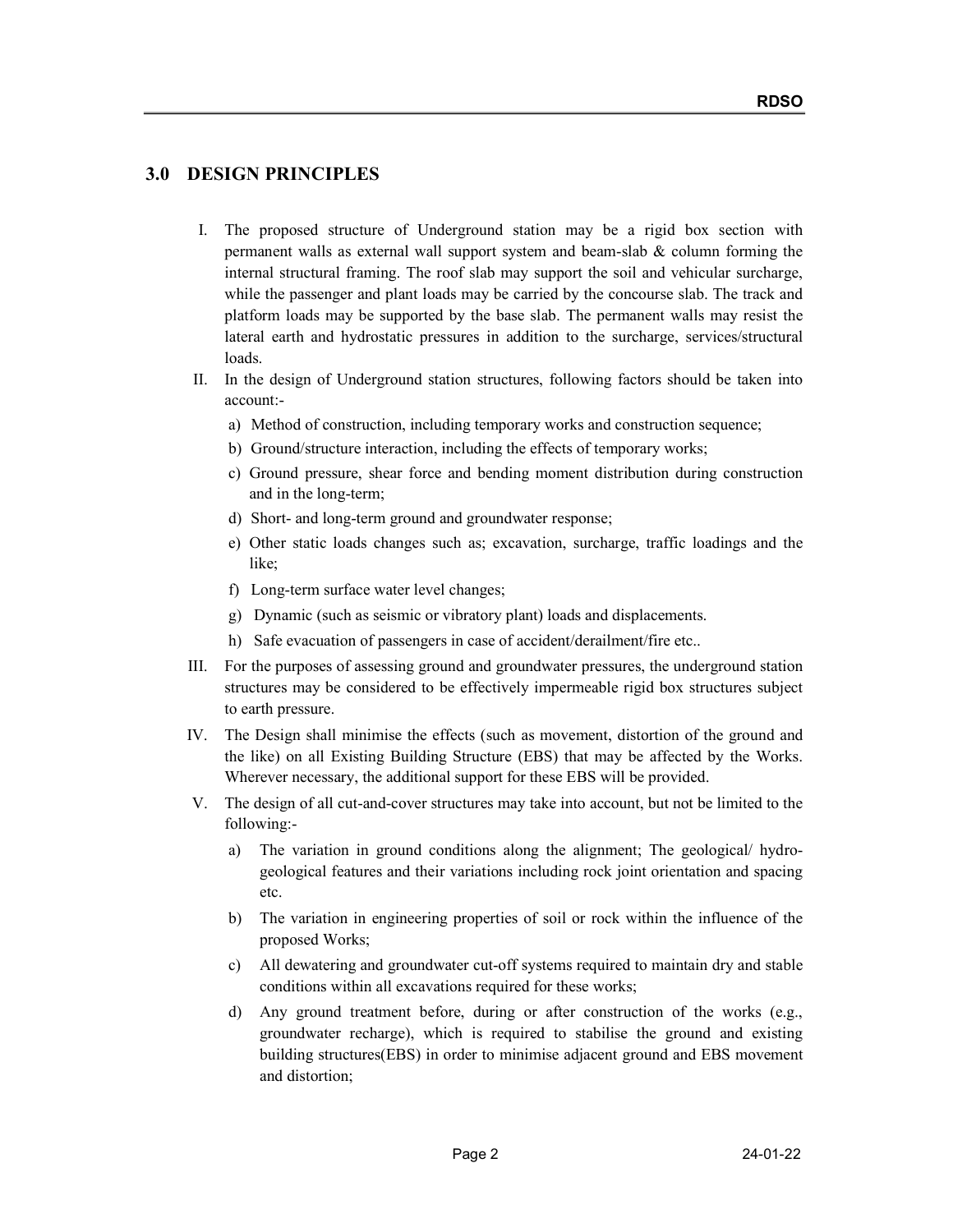- e) Methods by which the completed structure shall be secured against flotation. (Any temporary dewatering system shall not be turned off unless and until provisions have been made to satisfy that, the structure will not be subjected to leakage or flotation, when the groundwater returns to the design levels);
- f) Differential groundwater pressures;
- g) Methods of waterproofing the completed structure;
- h) Any difficulties that are envisaged at site with respect of access, clearances, working space and obstruction to excavation.
- i) Maintenances of traffic flows along/ on roads including access to adjoining properties and roads.
- j) Control of heave, swell, piping and instability of the excavations;
- k) The noise levels produced, during construction and subsequent operation of trains.
- l) The depth of construction required;
- m) The effects of vibration and vibration induced movements eg, earthquake.
- VI. The following methods of construction shall be used in soft ground either individually or in combination depending upon the particular requirements of the location, size and type of structure.

#### a) Diaphragm Walls

Particular attention need to be paid to the wall and panel alignment, the stability of excavation, the mix and condition of the slurry, placement of the reinforcement cage, methods for forming and locating box-outs, waterproofing of the vertical panel joints, placement of concrete, and the overall integrity and water-tightness of the formed wall.

#### b) Secant Piles/Sheet Piles/Soldier Piles and Horizontal Planks

 Particular attention shall be paid to the construction/installation of the piles and ground support systems to ensure their integrity and water-tightness and to provide adequate support to the ground during excavation.

- VII. Diaphragm walling is the preferred support method for the proposed deeper station, vent shaft and tunnel excavations. Other methods of support may be used for the other relatively shallow excavations such as station entrances/exits, pedestrian subways, utilities and services.
- VIII. For excavation support, following design parameters shall be taken into account:
	- i) Earth pressure.
	- ii) Hydrostatic pressure.
	- iii) Deck load.
	- iv) Surcharge loads.
	- v) Seismic and/or vibratory loads.
	- vi) Temperature loads
	- vii) Support types and arrangement.
	- viii) Any other incidental load.
	- ix) Construction/deconstruction sequence.
	- x) Calculated ground and adjacent EBS movements and distortions.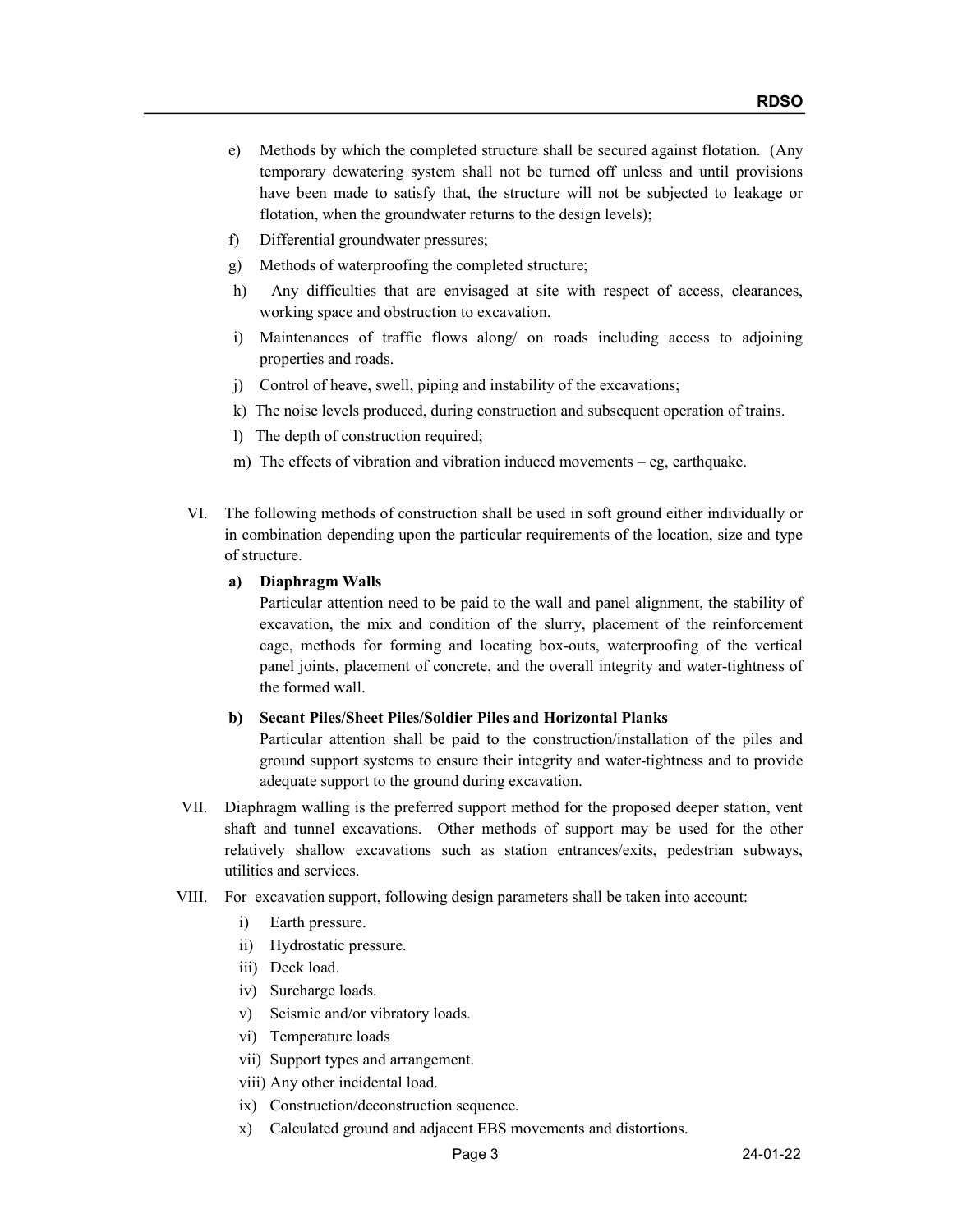- xi) Calculated fluctuations in groundwater levels both within and outside of the excavation and support walls.
- xii) Calculated changes in EBS loading conditions.

#### IX. Method Statement

A Method Statement giving the full details of materials, plant and operations involved in the construction of excavation support walls will be prepared. This Method Statement shall be incorporated into the Design Report and shall include but not be limited to the following details:

- 1. Sequence of excavation and concreting of panels.
- 2. Method of producing the workable concrete.
- 3. Methods of handling within the excavations and disposing of groundwater outside of the excavation.
- 4. Formation of the joints between panels and installation of water stops.
- 5. Methods of instrumenting, monitoring and reporting of the performance all adjacent EBS that may be affected by the works.
- 6. Type and construction of permanent lining wall.
- 7. Emergency procedures to be implemented in the event that monitoring indicates tolerances associated with the excavation support wall may be exceeded.

Where temporary ground support is to be provided using bentonite slurry, the following additional information may be provided in the Method Statement for these works.

- 1. Mixing, transporting and placing equipment for the bentonite slurry.
- 2. Method of disposal of contaminated bentonite slurry.
- 3. Type, source, chemical and physical properties of the bentonite to be used.
- 4. Stability, dimensions and details of guide walls.
- 5. Cleaning and re-use of the bentonite slurry.
- 6. Calculations to show that the density of the bentonite and lowest head of slurry are sufficient to maintain the stability of the trench excavated for the support wall, in the ground, conditions envisaged, to its full depth.

## 4.0 UNITS

The main units used for design will be: [t], [m], [mm], [kN], [KN/m2], [MPa], [°C], [rad]

## 5.0 MATERIALS

#### 5.1 Cement

 For plain and reinforced concrete structures cement shall be used as per clause 5.1 of IS: 456 and in case of pre-stressed concrete structures as per clause 5.1 of IS: 1343.

## 5.2 Concrete

- 1. In case of Plain and Reinforced Concrete structures, as per clause 6, 7, 8, 9 and 10 of IS:456, and Clause 6, 7, 8, 9 and 10 of IS:1343 for Pre-stressed concrete structures.
- 2. Short term modulus of elasticity  $(E_c)$  shall be taken as per clause 6.2.3.1 of IS: 456 for Plain and Reinforced Concrete structures, and IS: 1343 for Pre-stressed concrete structures.
- 3. The modular ratio for concrete grades shall be taken as per Annex B of IS: 456.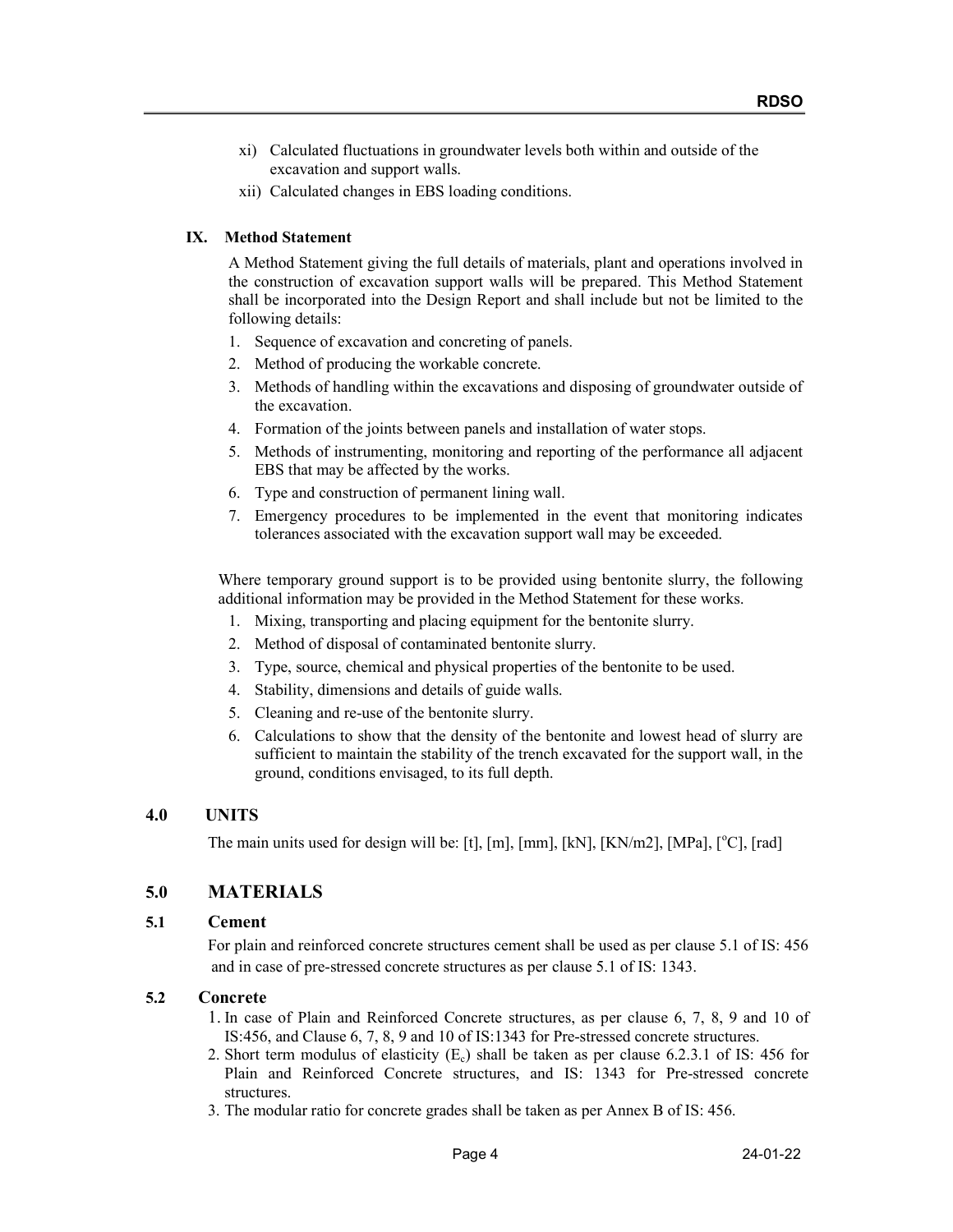- 4. Thermal Expansion Coefficient shall be taken as per clause 6.2.6 of IS: 456.
- 5. The density of concrete shall be as per IS: 875 Part 1.
- 6. Where the concrete is to be placed under the slurry or water, such as diaphragm wall and barrettes, the design compressive strength and shear strength of structural concrete shall be reduced. The characteristic strength of the compression and shear stress shall be taken 80% of the characteristic strength of the concrete grade.

#### 5.3 Prestressing Steel for Tendons

As per clause 5.6.1 of IS: 1343.

#### 5.4 Reinforcement

As per clause 5.6 of IS: 456 for Plain and Reinforced concrete structures and as per clause 5.6.2 of IS: 1343 for Pre-stressed concrete structures.

**Note:** For Seismic zone III, IV & V, HYSD steel bars having minimum elongation of 14.5 percent and conforming to requirements of IS:1786 shall be used.

#### 5.4.1 Reinforcement Detailing

All reinforcement shall be detailed in accordance with clause 12 and 26 of IS: 456 for Plain and Reinforced concrete structures, as per clause 12.3 and 19.6.3 of IS: 1343 for prestressed concrete structures. Ductile detailing of seismic resisting RC elements, shall comply with ductile requirements of IS: 13920.

## 5.5 Structural Steel

Structural steel used shall confirm to

- a. Hollow steel sections as per IS: 4923.
- b. Steel for General Structural Purposes as per IS: 2062.
- c. Steel tubes for structural purpose shall be as per IS: 1161.
- Note: (i) Grade of steel to be used shall be indicated, shall not be less than minimum grade as applicable, based on whether structure is taking moving loads or not and relevant code as indicated in note (ii) and (iii) below.
- (ii) Design of steel structure will be governed by IRS Steel Bridge Code in case structure is taking moving loads of Metro, otherwise will be governed by IS: 800. In case of composite (steel-concrete) structures it will be governed by IS:11384 & IS: 3935.
- (iii) Fabrication shall be done in accordance with IRS B1 (Fabrication Code) in case structure is taking moving loads of Metro, otherwise shall be done as per IS: 800.

## 6.0 DESIGN LIFE AND DURABILITY CRITERIA

The design life of all Civil Engineering Underground Structures shall be a minimum of 100 years unless otherwise specified or agreed upon. The design life of non load bearing element such as utility support, vent shaft etc. shall be 50 years.

Adequate measures shall be taken to ensure minimum of 100 years serviceability of Civil Structures, producing durable concrete with Micro silica (or other suitable admixtures) that shall be tested for impermeability according to DIN 1048 and ability to resist chloride ion penetration according to ASTM C1202.

Durability of Concrete shall be as per clause 8.0 of IS: 456 for Plain and Reinforced Concrete structures, as per clause 8.0 of IS: 1343 for Prestressed Concrete structures and Section 15 of IS: 800 for Steel Structures.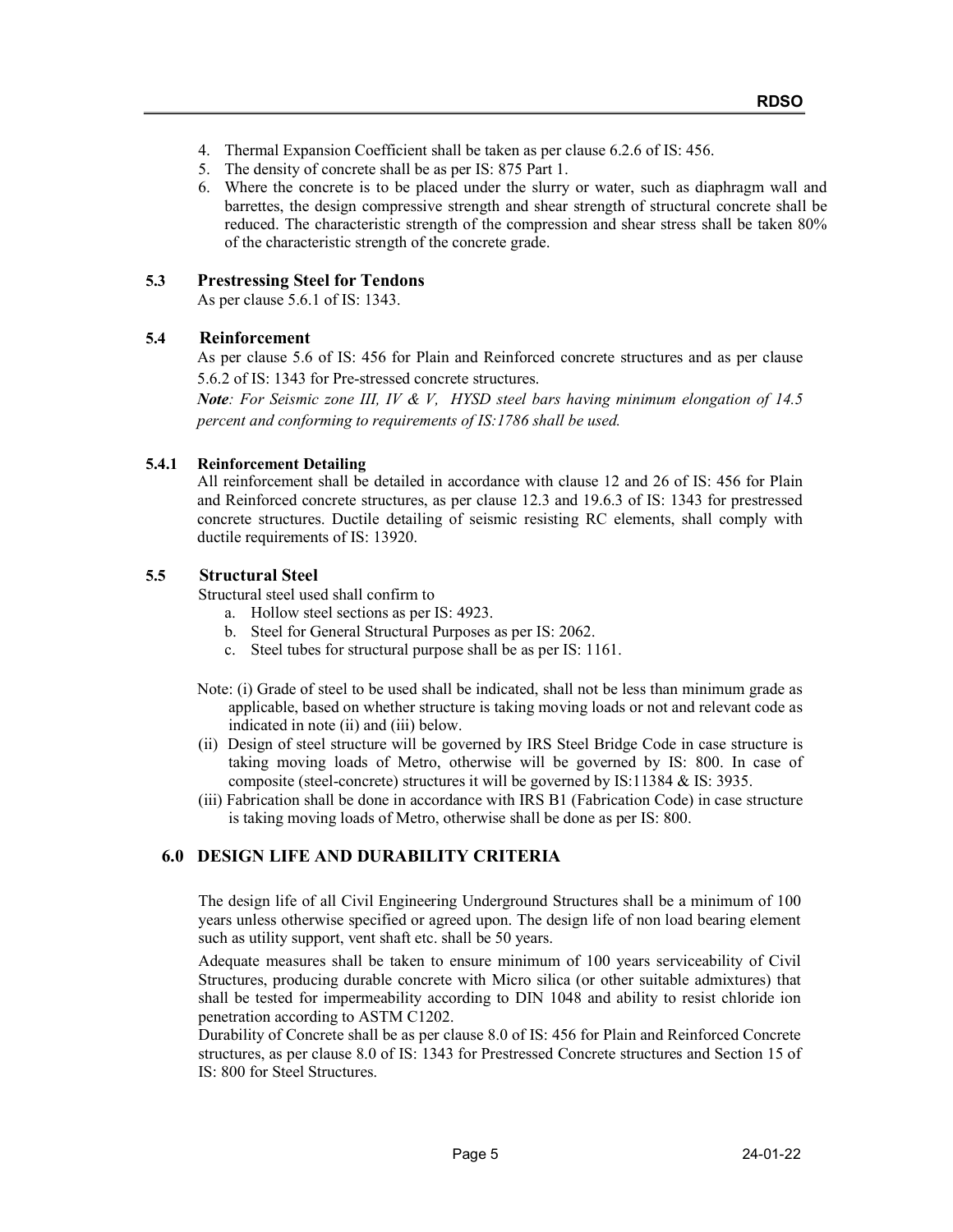## 6.1 Concrete Grades

The minimum grade of concrete for all structural elements including piles shall be as per IS: 456 for Plain and Reinforced Concrete structures, and as per IS: 1343 for Prestressed Concrete structures. Minimum grade of concrete for blinding layers and levelling courses shall be indicated.

#### 6.2 Cover to Reinforcement

As per clause 26.4 of IS: 456 for Plain and Reinforced Concrete Structures and clause 12.3.2 of IS:1343 for prestressed concrete structures. Cover to prestressing steel shall be in accordance with clause 12.1.6 of IS: 1343. Cover of diaphragm wall may be considered in accordance with IS: 9556.

#### 6.3 Fire Resistance Period

#### 6.3.1 Main Station Structures

- 1. All structures shall be designed for fire protection as specified by the applicable standards and codes. Materials specified for the Works shall be non-combustible and should not emit toxic fumes when subjected to heat or fire, except where specifically permitted. In all cases where there is significant fire risk, materials shall be self-extinguishing, low flammability, low smoke and low toxicity.
- 2. All the elements of the station structures shall be designed for a minimum fire resistance period of 4 hours.
- 3. The minimum element thicknesses for this fire resistance shall be as per cl.21 of IS: 456, and IS: 1642 for concrete structures.
- 4. The minimum element thickness for this fire resistance shall be as per Section 16 of IS: 800 for Steel structures.

#### 6.3.2 Ancillary Structures

For above-ground ancillary structures the following contents shall be adopted. The environmental exposure condition for the above-ground structures shall be as per Table 3 of IS: 456. The minimum grade of concrete shall be as per exposure condition & as per Table 5 of IS: 456.

All the structural elements shall be designed for a minimum fire resistance period of 2 hours. The minimum element thickness for this fire resistance shall be as per clause 21 of IS: 456.

## 6.4 Crack Width

All structural concrete elements shall be designed to prevent excessive cracking due to flexure, early age thermal and shrinkage. Flexural crack width shall be checked in accordance with clause 35.3.2 and 43 of IS: 456 for Plain and Reinforced Concrete Structures and clause 20.3.2 and 24.2 of IS: 1343 for Prestressed Concrete structures.

#### 6.5 Clearances

- 1. Clearances for Metro Traffic: As per approved SOD of specific Metro system.
- 2. For utility services: The clearances to utilities, drainage etc. shall be as mandated by the utility owner/ department.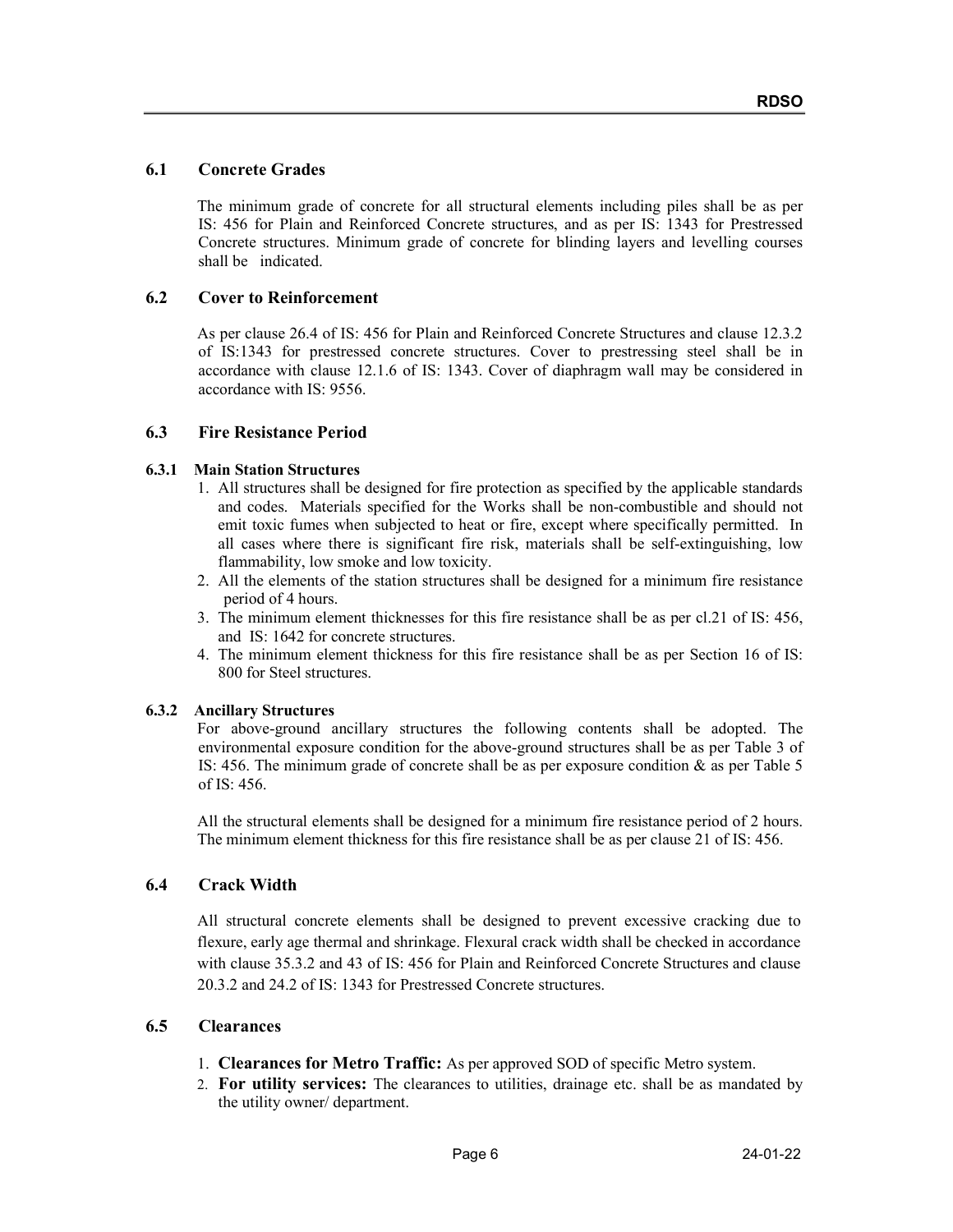- 3. Clearance for Railway Traffic: As per the case, Indian Railways Schedule of Dimensions (SOD) shall be applicable.
- 4. Clearance for Road Traffic: As per relevant IRC specifications and Road Authority requirements.

## 6.6 Early age Thermal and Shrinkage Cracking

- 1. Suitable reinforcement shall be designed to prevent early age thermal and shrinkage cracking for walls and slabs more than 250 millimetres thick and subjected to internal and external restraints during construction. The thermal and shrinkage strains due to early age temperature differences and shrinkage shall be accounted for in the design of reinforcement for cracking.
- 2. It is preferred that smaller diameter bars in any direction are placed at closer intervals to prevent early age thermal and shrinkage cracks. Guidance can be sought from CIRIA C 660-2007 on Early Age Thermal Control of Concrete.
- 3. Minimum reinforcement shall be higher of: a) 0.125% of cross sectional area of structural member on each face in each direction. b) Reinforcement required as per early age thermal (EAT) control of concrete.

## 7.0 LOADS

The structures shall be designed for the most onerous combinations of loads using relevant safety factors. For the purpose of computing stresses and deformations, the following minimum load types and consequential effects shall be taken into account as applicable.

| Dead loads (including notional loads)    | DL         |
|------------------------------------------|------------|
| Superimposed Dead loads                  | SIDL       |
| Imposed (Live) loads                     | LL         |
| Railway Live loads                       | $RL*$      |
| Earthquake Loads                         | EQ         |
| Wind Loads                               | WL         |
| Accidental/Collision Load                | $CL*$      |
| Derailment Load                          | $DR*$      |
| Construction/Erection                    | ER         |
| Temperature loads                        | TL         |
| Shrinkage                                | S          |
| Creep                                    | $\subset$  |
| Earth Pressure & Water Pressure          | EP & WP    |
| Surcharge Loads (Traffic, building etc.) | SR         |
| Pre-stress force                         | PR.        |
| Fatigue                                  | FG         |
| Long Welded Rail Force                   | <b>LWR</b> |
| Differential Settlement                  | DS         |
| Movement/Distortion                      | MD         |
| Redundancy                               | R          |
| * Loads as applicable shall be taken.    |            |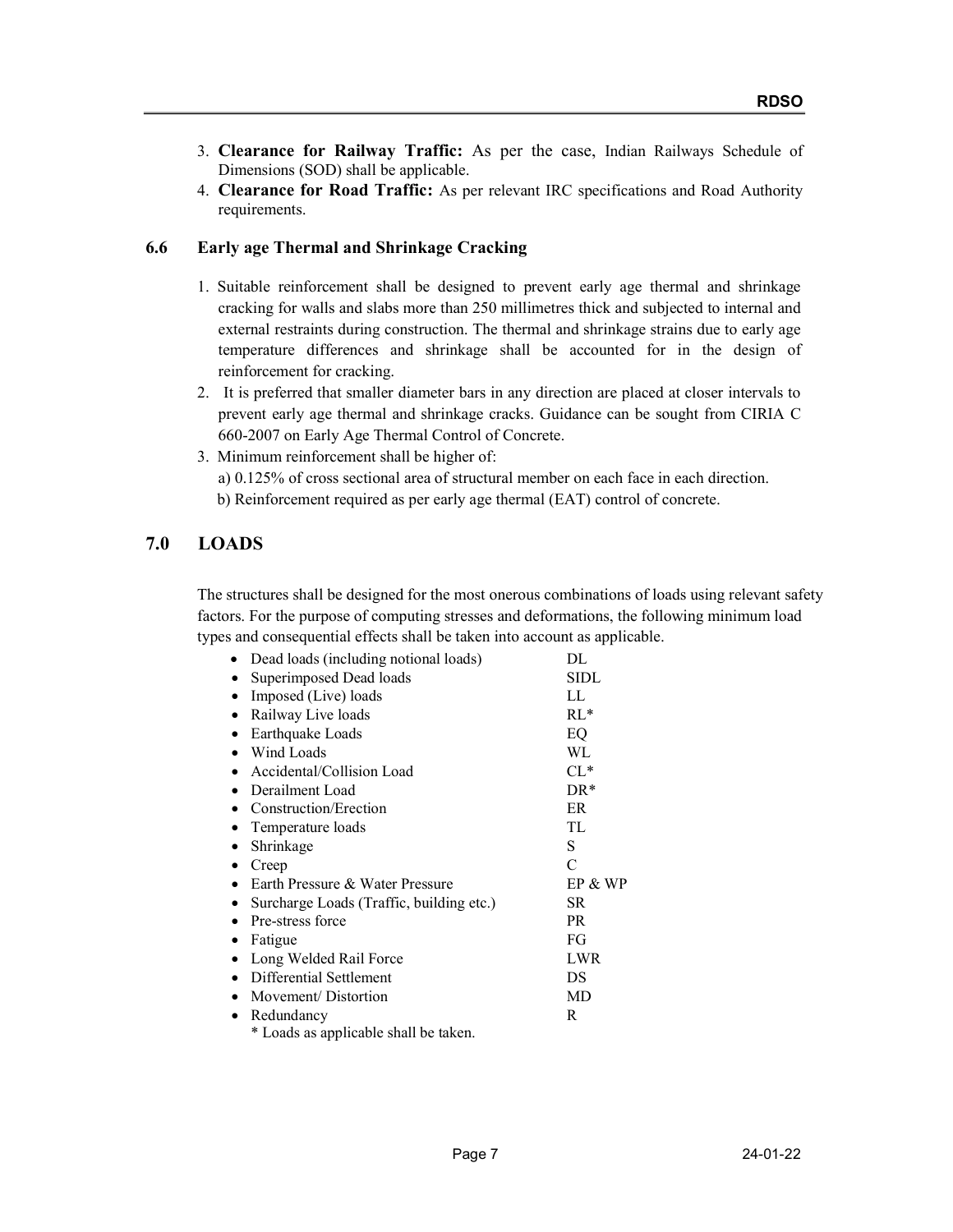## 7.1 Dead Loads (DL)

Dead load shall be based on the actual cross section area and unit weights of materials and shall include the weight of the materials that are structural components of Underground Station and permanent in nature. It shall be calculated in accordance with IS:875 Part 1.

#### 7.2 Superimposed Dead Loads (SIDL)

 Superimposed dead loads include all the weights of materials on the structure that are not structural elements but are permanent.

Note: The SIDL can be of two types: Fixed or non-variable, and variable. In case Metro certifies that a portion of SIDL is of fixed or non-variable type and is not likely to vary significantly during the life of the structure and a special clause for ensuring the same is incorporated in the Metro's maintenance manual, the load factors applicable for dead load may be considered for this component of SIDL.

The minimum distributed and concentrated loads shall be in accordance to IS: 875, Part 2, wherever available for remaining Metro railway shall specify the loads.

#### 7.3 Imposed ( Crowd Live) Load

Imposed loads on station buildings are those arising from occupancy and the values includes normal use by persons, furniture and moveable objects, vehicles, rare events such as concentrations of people and furniture, or the moving or stacking of objects during times of re-organisation and refurbishment, this shall be as per IS: 875 (Part 2).

#### 7.4 Railway Loads

#### 7.4.1 Vertical Train Live Load

Live Load (LL): The train live load will be as per the "Modern Rolling Stock" axel load configuration (Light, Medium or Heavy). The loading envelope chosen shall be as per the Rolling Stock planned to be used on the Metro system.

Loads other than standard trains like track machines, cranes, any new rolling stock etc. which may come on this structure should be within the loading envelope initially decided by the metro as above.

7.4.2 Coefficient of Dynamic Augment (CDA): CDA shall be adopted as per IRS Bridge Rules.

#### 7.4.3 Horizontal Train Live Load

#### A) Braking and Traction

The value of braking and traction forces will be taken as per rolling stock used, to be decided by Metro.

#### B) Centrifugal Force

Design for centrifugal force to be as per IRS: Bridge Rules.

#### 7.5 Earthquake Load

 Earthquake design shall follow the seismic requirements of IS: 1893 (Part –I). Ductile detailing shall be according to IS:13920.

The provision as per Design Basis Report for Viaduct of Metro System shall be followed where structures are taking moving loads of metro.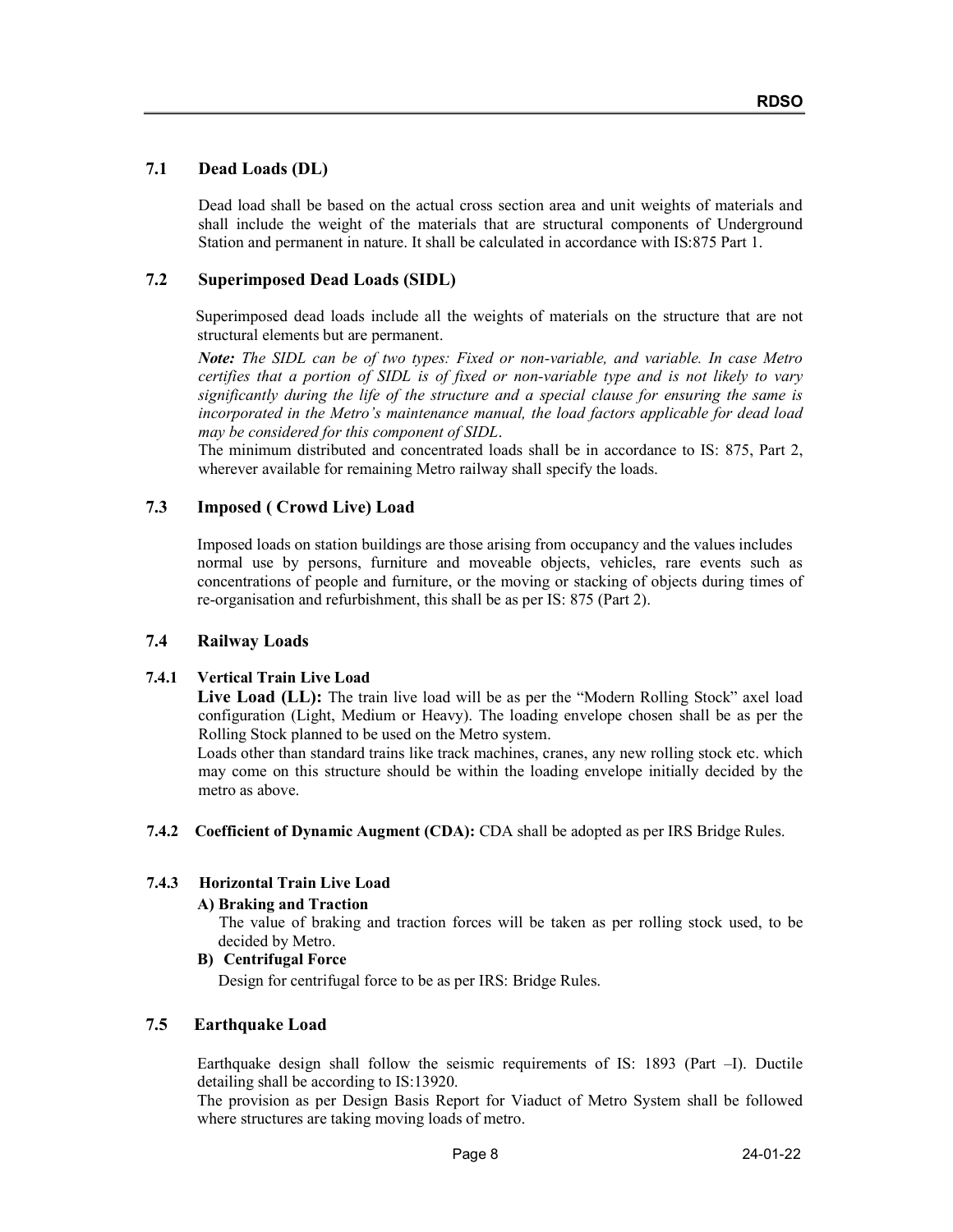Seismic design of Underground Structures may be carried by using Free Field Racking Deformation method as per " Seismic Design and Analysis of Underground Structures" by Youssef M. A. Hashash, Jeffrey J. Hook, B Schmidt, J. C. Yao.

#### 7.6 Wind Loads

Wind loading may affect the surface elements of underground structures such as vent-shafts, entranceways, cooling towers and pedestrian bridges. The wind load shall be calculated as per IS: 875, Part -3.

#### 7.6.1 Air Pressure

It may be considered from the condition prevailing for the train entering and leaving the station.

## 7.7 Collision/Impact Loads

For road traffic as per IRC: 6.

## 7.8 Derailment Loads

 Derailment load shall be considered according to IRS Bride Rule Appendix XXV, with relevant gauge. For ULS and stability check, loading shall be proportioned as per maximum axle load and gauge.

#### 7.9 Construction and erection loads

The weight of all temporary and permanent materials together with all other forces and effects which can operate on any part of structure during erection shall be taken into account. Allowances shall be made in the permanent design for any locked in stresses caused in any member during erection.

## 7.10 Temperature

Temperature effect shall be assessed as per clause 2.6 of IRS: Bridge rule, temperature analysis shall be done as per IS: 875 Part 5, as applicable.

Temporary works with structural steel bracing elements or similar may also suffer adverse effects from thermal strains. These strains shall be mitigated to avoid losses in preloading and subsequent excessive deformations in structural members.

## 7.11 Shrinkage

The shrinkage strains shall be evaluated as per clause 6.2.4 of IS: 456 for Plain and Reinforced Concrete Structures and clause 6.2.4 of IS:1343 for prestressed concrete structures. For structure supporting Metro train loading the effects of shrinkage as per Cl. 5.2.3 of IRS-CBC shall be considered.

## 7.12 Creep

The creep strains shall be evaluated as per clause 6.2.5 of IS:456 for Plain and Reinforced Concrete Structures and clause 6.2.5 of IS:1343 for prestressed concrete structures.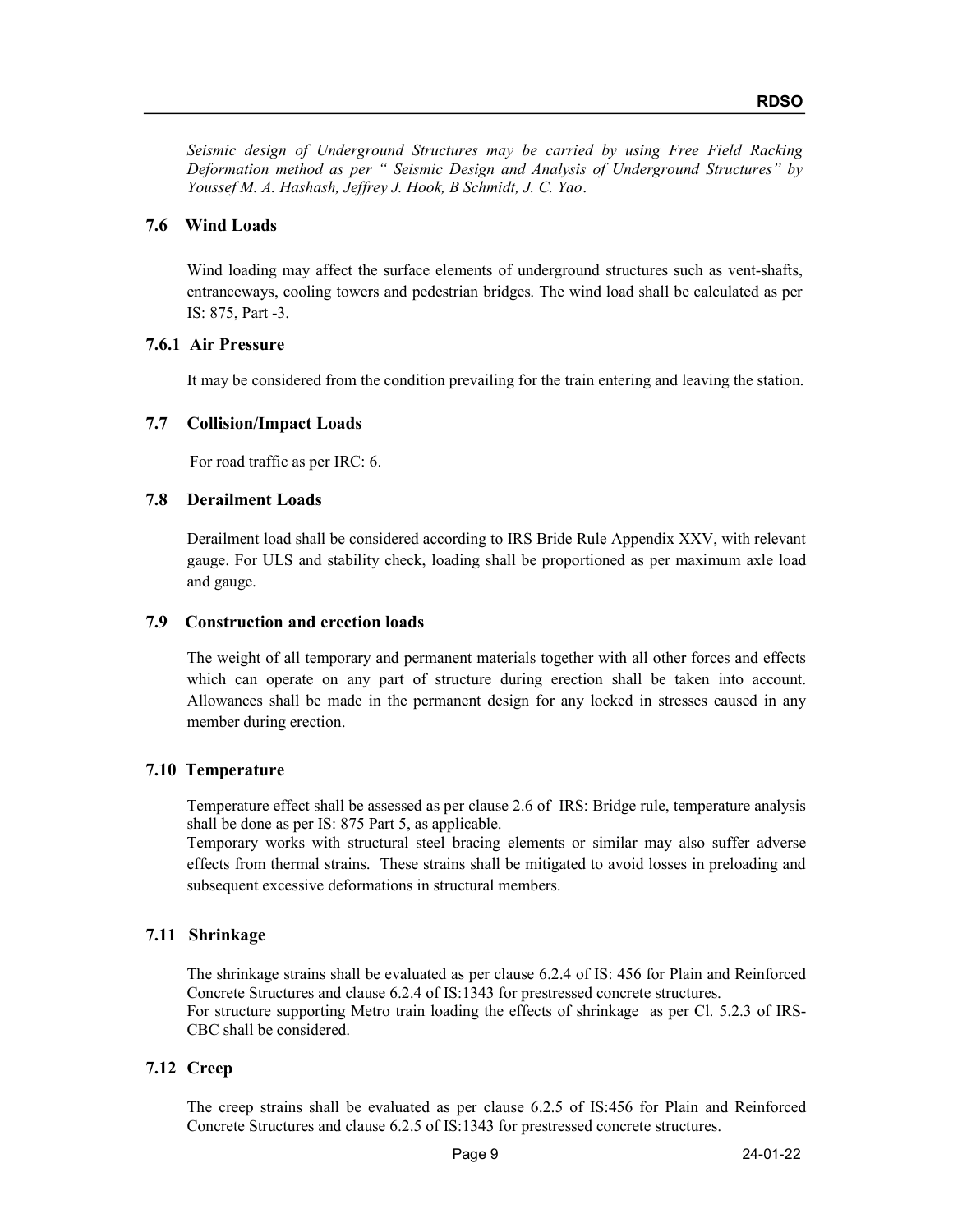For structure supporting Metro loading the effects of creep as per Cl. 5.2.4 of IRS-CBC shall be considered.

## 7.13 Earth Pressure& Water Pressure

Underground vertical elements that are in direct contact with the ground shall be designed as permanent retaining walls to resist the lateral earth pressure. In the design of structures or parts of structures below ground level, the pressure exerted by soil or water or both shall be duly accounted for. When a portion or whole of the soil is below the free water surface, the lateral earth pressure shall be evaluated for weight of soil diminished by buoyancy and the full hydrostatic pressure (As per IS: 875 Part 5).

All foundation slabs/footings subjected to water pressure shall be designed to resist a uniformly distributed uplift equal to the full hydrostatic pressure. Checking of overturning of foundation under submerged condition shall be done considering buoyant weight of foundation. Effect of seasonal weather changes shall be considered as per para 9 of IS: 1904.

If any of the structure supporting Metro loading is subjected to earth pressure, the loads and effects shall be calculated in accordance with Cl. 5.7 of IRS-Substructure Code.

The effects of temporary drawdown, seepage and base heave effects shall be considered in design of the temporary works, and catered to in the permanent works if there is a 'locked-in' effect from carry-over forces. The extent of the temporary walls shall be sufficient to mitigate the effects of such loads during construction.

The effects of flotation loads shall be allowed for in the design both in the temporary and permanent design stages.

The proposed structures (primarily the stations) may act as obstructions to groundwater movement. The designer shall design and subsequently construct for unobstructed movement of the groundwater through and around these structures so that these structures do not result in changes to phreatic surface that exceed normal expected diurnal fluctuations.

If liquefaction of soils be a potential risk then the design water table level for permanent structures shall include layers affected by liquefaction if this is above the design groundwater levels.

## 7.14 Surcharge

Traffic surcharge shall be adopted in the design as per IRC:6 for highway loading and as per IRS: Bridge rules for Railway loading respectively.

For existing buildings and other existing structures occupying areas around the excavation, detailed assessment based on building and foundation type, and loading are to be carried out to determine the applied loads and other impacts of such building loads on the proposed structures, For future buildings or planned infrastructure, the appropriate authorities and owner's Representatives shall be consulted for details.

## 7.15 Pre-stressing Force (PR)

The pre-stressing force should be as per IS-1343.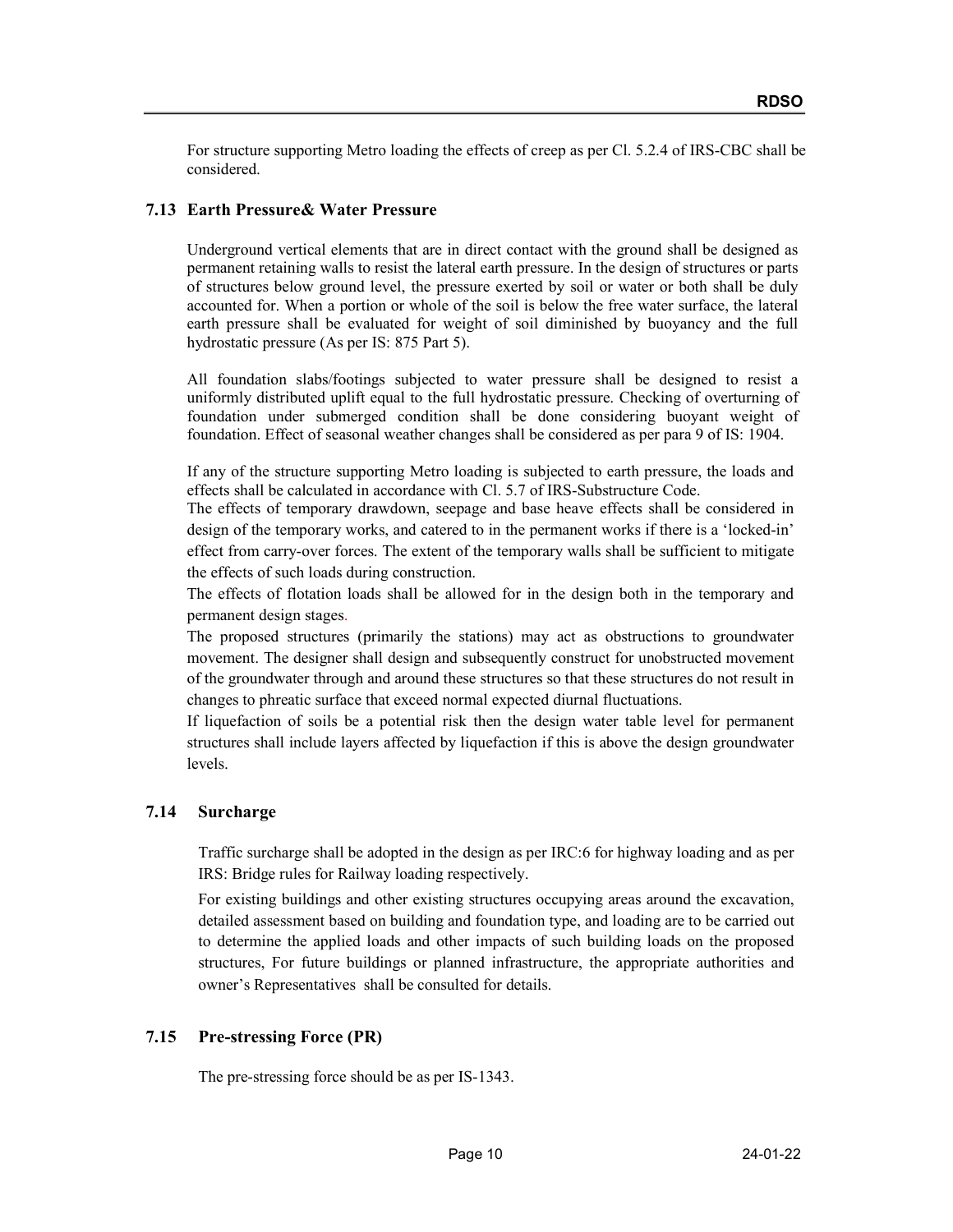## 7.16 Long welded Rail Force

Guidelines vide BS report no. 119: "RDSO guidelines for carrying out Rail structure interaction studies on Metro system (version-2)" shall be followed.

#### 7.17 Differential Settlement

Maximum and differential settlement shall not exceed, as provided in Clause 16 of IS: 1904.

#### 7.18 Movement and Distortion

Consideration of the forces resulting from differential movement (distortion) of foundation elements shall be checked as appropriate. All movements and distortions must not be greater than limits adhered to in the relevant codes or acceptable to the relevant Authority. These may be architectural, structural, rail performance or other types of limitations currently in force.

#### 7.19 Redundancy loads

The temporary structure shall allow for the effects of a 'one-strut failure' condition. A single strut failing at any position and at any stage shall be evaluated with Ultimate Limit State (ULS) condition with a FOS of not less than 1.05.

#### 7.20 Differential Movement between In-Line Structures

Differential movement between adjacent in-line structures arising from static and/or dynamic loading shall be evaluated. Due allowance for such movements shall be incorporated into the size of the structures and detailing of joints to ensure that the total and differential movements, including distortion and relative rotation, between in-line structures shall not exceed the serviceability limit of the structures for the design life of the structures.

## 7.21 Other Forces and Effects

As per clause 19.6 of IS: 456.

#### 7.22 Incremental Dynamic Loads On Buried Structures

General Solutions for Retaining Walls

Wood ("Earthquake Induced Soil Pressures on Structures") proposed elastic dynamic solutions for above ground ring degrees of flexibility. Based in this work it has been shown that for very flexible walls where the deflection exceeds approximately 0.5 % of the height of the wall the solution of dynamic pressures tends towards those suggested by Mononobe and Okabe which were based on the assumption that a full active wedge develops behind the wall. For buried structures it is unlikely that such an active wedge will form and it is therefore recommended that solutions based on rigid retaining walls as developed by Wood are used. The dynamic increment should be added to static earth pressure loads based on at-rest soil pressures in addition to water pressures and other imposed loads using appropriate load combinations.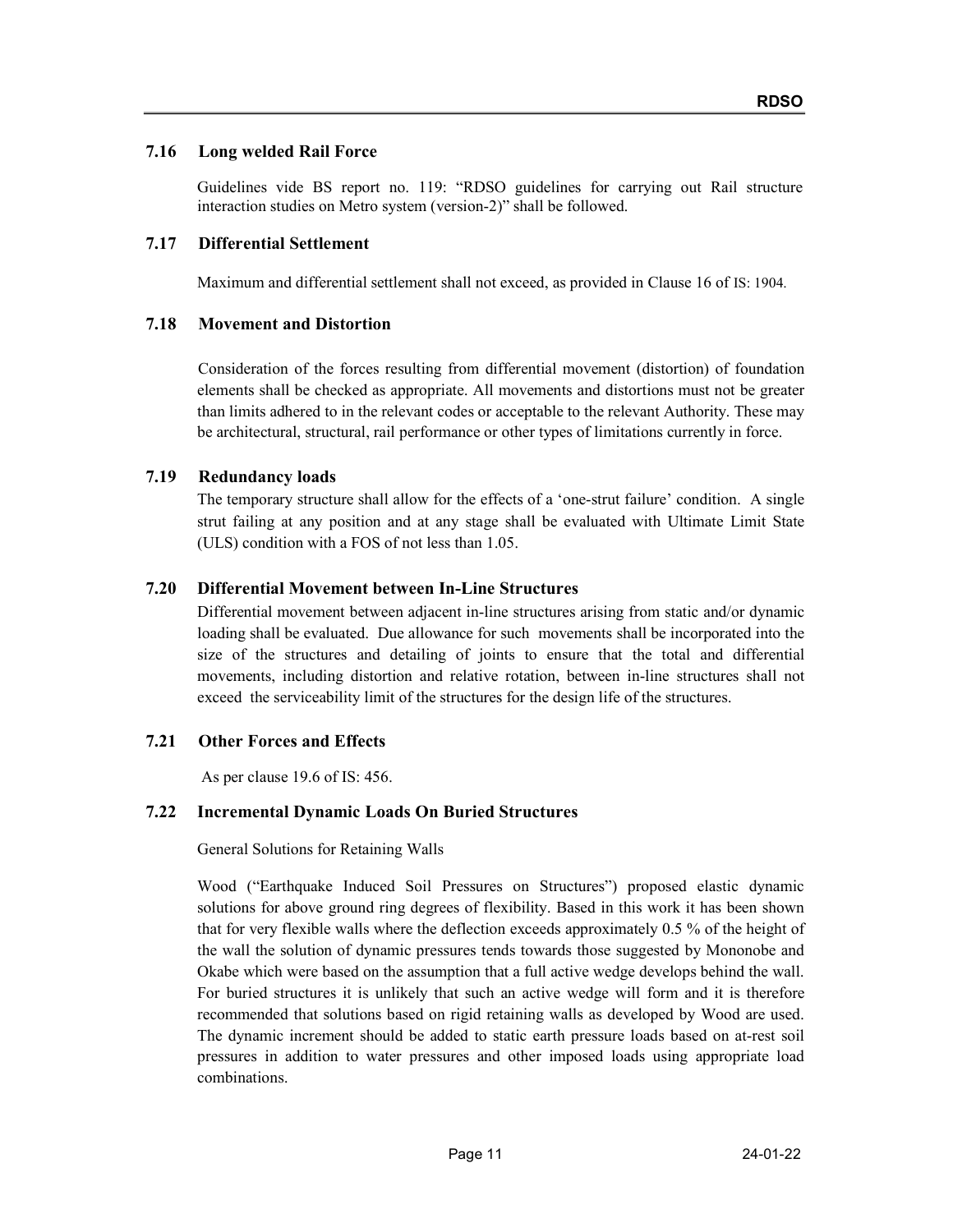

Elastic Dynamic Earth Pressure Increment for Rigid Retaining Walls

## 8.0 DESIGN LOAD COMBINATIONS

#### 8.1 Ultimate Load Combinations

Each component of the structure shall be designed and checked for all possible combinations of applied loads and forces. They shall resist effect of the worst combination. Following shall be considered:

- (i) Load combinations and factors as per Table 18 and clause 19.7 of IS: 456, IS: 875 Part 5, for Plain and Reinforced Concrete Structures.
- (ii) Load combination and factors as per Table 7 of IS: 1343, IS: 875 for prestressed concrete structures.
- (iii) Load combination as per Section 3.5 and factors as per Section 5 of IS: 800 for Steel structures.
- (iv) Load combination for seismic consideration as per clause 6.3 of IS: 1893 (Part-I).
- (v) Load combinations as per IRS CBC and IRS Seismic code for Seismic design of Railway Bridges where Metro live loads are applicable.
- Note: (i) Load combination for construction load case shall be decided by Metro as per methodology of construction.

(ii) Reference of IRC: 6 be taken for collision case if collision of road vehicles are involved.

#### 8.2 Serviceability Load Combinations

The following load combinations and load factors shall be used for design for serviceability limit state:

- (i) Load combinations and factors as per Table 18 and clause 19.7 of IS: 456 for Plain and Reinforced Concrete Structures.
- (ii) Load combination and factors as per Table 7 and clause 20 of IS: 1343 for prestressed concrete structures.
- (iii) Load combination as per Section 3 and factors as per Section 5 of IS: 800 for Steel structures.
- (iv) Load combinations as per IRS: CBC where Metro live loads are applicable.

#### 8.3 Deflection Criteria

The deflection limitations as per clause 23.2 of IS: 456 for Plain and Reinforced Concrete Structures and clause 20.3.1 of IS: 1343 for Prestressed concrete structures shall be followed. For Steel structures, Designs shall comply with the limits defined in IS: 800.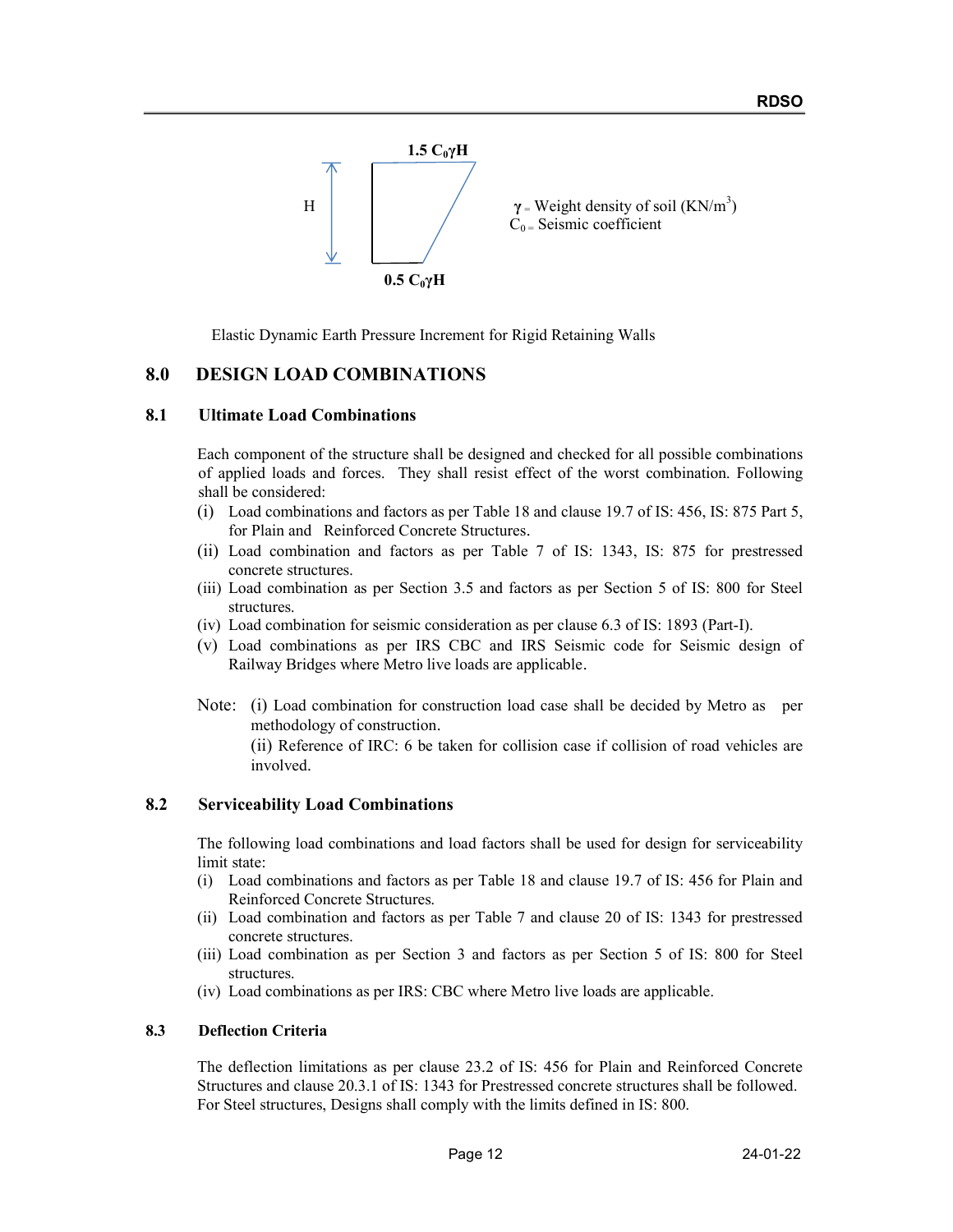For Diaphragm Wall Deflection limit, a detailed analysis of the induced effects on buildings may be performed depending on their vulnerability. Accordingly, displacement for Diaphragm wall shall be limited.

The design shall also include provisions to limit angular distortions to 1:2,000 maximum.

Dewatering outside the station or cut and cover walls shall not be permitted. These requirements are in addition to any other requirements imposed by applicable

government agencies and the owner.

## 8.4 Fatigue Check

Fatigue phenomenon needs to be analysed only for those structural elements that are subjected to repetition of significant stress variation (under traffic load). Fatigue check for (i) RCC and PSC structures – As per clause 13.4 of IRS CBC.

(ii) Steel Structures –

As per Section 13 of IS: 800.

## 9.0 DESIGN GROUNDWATER LEVEL

Ground water level to be assumed in design for the various stages shall commensurate the ground water fluctuation in area of construction. Following values are indicated for guidance only.

"Service/Operation" and "Extreme" stages or conditions may be as follows.

| "Construction"      | - groundwater level at measured maximum elevation.                |
|---------------------|-------------------------------------------------------------------|
| "Service/Operation" | - groundwater level at ground level.                              |
| "Extreme"           | - groundwater level at 1 in 20 years maximum (plus 0.5m allowance |
|                     | for sea level rise for coastal conditions).                       |

## 10.0 FLOTATION

- 1. The minimum depth of cover to underground structures shall be 2.3 metres or depth to the underside of major utilities (eg, sewer mains, storm water mains and the like) whichever is the greater.
- 2. For protection against flotation in the fully internally dry condition following shall apply.
	- a) A load factor of 1.0 shall be applied to the self-weight of the structure.
	- b) A load factor of 1.0 shall be applied to the weight of backfill material over the structure.
	- c) The skin friction between the concrete surface and the soil may be assumed below the concourse.
	- d) The overall factor of safety against flotation shall not be less than 1.1 for any of the conditions defined above.
- 3. Design to be checked for all proposed cut-and-cover structures for the possibility of flotation due to differential water pressure and shall design each and every underground structure such that the factors of safety against flotation are achieved for all load cases.
- 4. Design to ensure that the method and sequence of construction is such that an adequate resistance to uplift is maintained at all times, and shall put forward his proposal to this effect.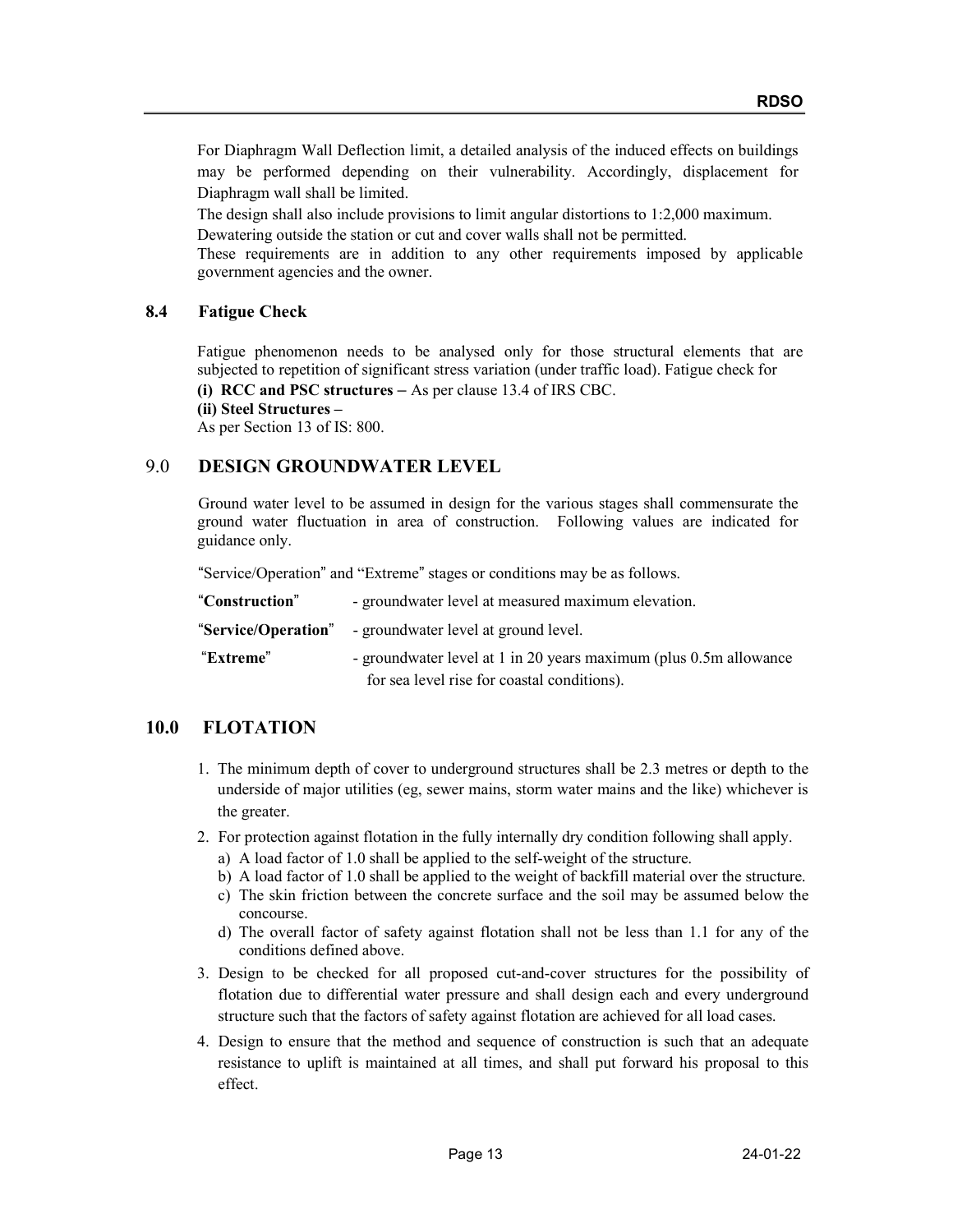- 5. Suitable measures such as those listed below to counteract flotation forces for the Permanent Works shall be incorporated in the design. The measures chosen shall suit the particular conditions and the method of construction;
	- a) Toeing-in of the base slab into the surrounding ground.
	- b) Increasing the dead weight of the structure by:
		- i) thickening of structural members; providing an extra thickness of concrete beneath the base slab tied into the structural base slab;
		- ii) extending the excavation support walls;
		- iii) providing counterweights in parts of the structure with high density material;
		- iv) providing tension piles.
- 6. Where the base slab is toed-in to the surrounding ground a partial safety factor of 2.0 shall be applied to the shear resistance of the ground above the toe and the adhesion factor shall not apply. The value of the weight of ground above the toe shall be calculated as for the backfill material.
- 7. The value of the weight of any additional thickness of concrete shall take account of the increased volume of water displaced.

## 11.0 FOUNDATIONS

 Whatever the type of foundation to be adopted, the following performance criteria shall be satisfied:

- 1) Foundation must not fail in shear;
- 2) Foundation must not settle by more than the settlements permitted as per Table-1 of IS:1904.

## 11.1 Design of Foundations

 IS:1904 shall be followed for design of foundations in soil. The safe bearing capacity for shallow foundations shall be calculated in accordance with IS: 6403.

## 11.2 Computation of Settlements of Foundations

The calculation for settlement of foundations shall be done as per:-

- IS:8009 Part-1 for shallow foundations
- IS:8009 Part-2 for deep foundations

## 11.3 Design of Pile

IS:2911 shall be followed for design of pile, load capacity etc.

#### 11.4 Pile Settlement

Methods of estimating the settlement of deep foundations depend upon the type of deep foundation and the manner of transfer of loads from the structure to the soil. Theoretical estimation of settlement shall be done in accordance with IS 8009 (Part II) by integrating the vertical strain for the entire depth of soil and rock formation.

 The settlement of each pile and/or pile group should be determined and it should be demonstrated that such total and/or differential settlement can be tolerated by the structure.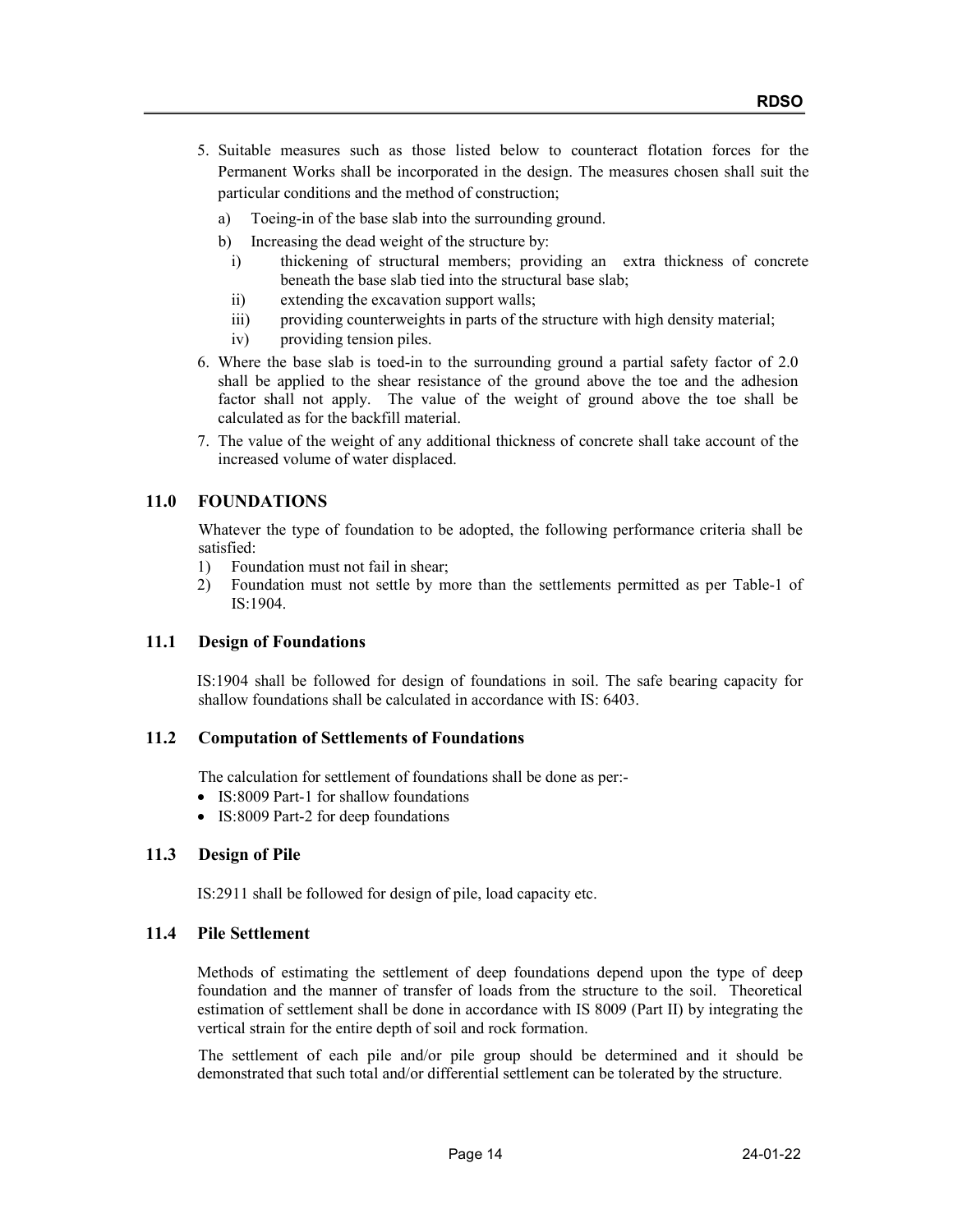## 12.0 DESIGN OF WATER RETAINING STRUCTURE

It should be designed as per IS: 3370.

#### 13.0 CIVIL EXECUTION WORKS

#### 13.1 Excavation Base Stability

- (1) The design shall include adequate precautions against base heave, piping and failure of his excavations during construction. The stability of the excavation bases shall be checked in accordance with an acceptable method of analysis which shall allow for all reasonable loads within and outside of the excavation.
- (2) The Design calculations has to explain the contribution made to the base stability of the excavation by proposed method of construction and shall state the factor(s) of safety used in the design.

## 13.2 Excavation Toe Stability

- (1) The design will ensure adequate toe stability of retaining structure during construction. The toe stability will be checked in accordance with an acceptable method of analysis which shall allow for all reasonable loads within and outside of excavation.
- (2) The conventional approach based on active and passive pressure shall be preferred with suitable factor of safety.

#### 13.3 Waterproofing

- (1) Groundwater leakage rates into the completed Permanent structures shall be limited to damp patches only and shall not under any circumstances exceed a general value of 0.1 litres per square metre per day.
- (2) The quality and grade of the concrete, treatment of construction joints, areas of slab pours and external membranes shall be chosen such that the required standard of waterproofing can be achieved and maintained. Waterproofing membrane shall be provided to base slabs of all cut-and-cover structures and to walls where the structure is built in an open excavation.
- (3) An external membrane shall be provided over the roof of the structure so that the roof of the permanent underground structure is completely watertight.
- (4) Detailing of structure shall include provision of splays, chamfers and fillets as appropriate to facilitate the laying and performance of waterproofing membranes.
- (5) Materials for expansion joints, caulking, grouting and the like shall have acceptable fire performance for use on an underground railway.
- (6) Exposed diaphragm walls in cut-and-cover tunnels shall be rendered or shotcreted and trowelled, as necessary, to provide a uniform finish without distinct changes in colour or line. All rendered or shotcreted walls shall be provided with a controlled drainage system to direct any seepage permitted under the Contract to the floor drainage system.

#### 13.4 Water Control in Excavations

- (1) During construction in water-bearing ground, seepage water shall be controlled by suitable means and the design shall provide for the same.
- (2) The piezometric pressure outside of the excavations shall at all times remain within the normal expected groundwater variation and permissible safe limits. .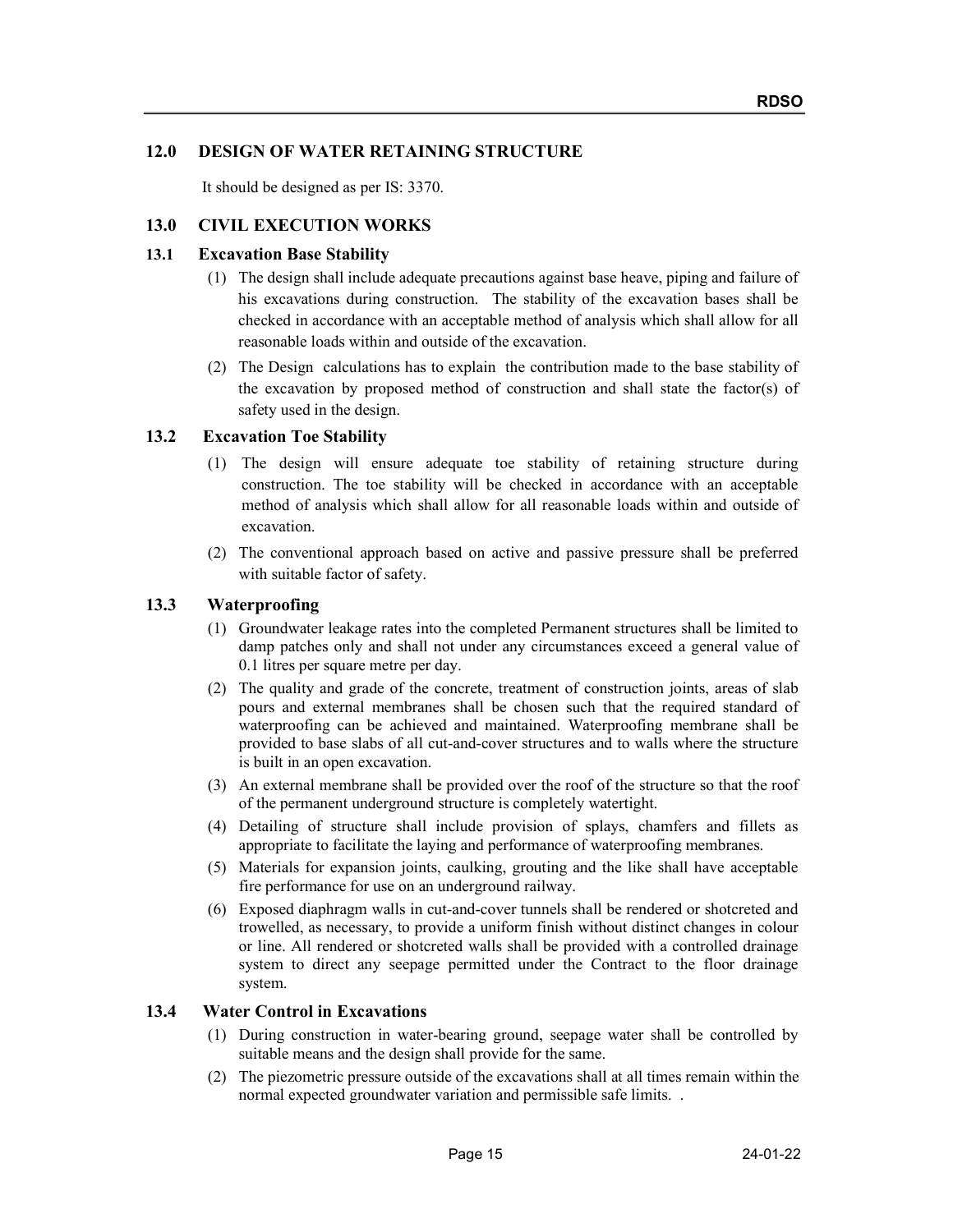(3) Notwithstanding the limits on groundwater leakage rates, the design shall aim to ensure that no loss of ground or groundwater occurs through any part of the structure.

## 13.5 Underpinning of Existing Building Structures (EBS)

- (1) Where the construction of subways or other underground works necessitates the removal of existing support or foundations to existing buildings, structures, utilities, services, wells, pavements, road furniture and the like (collectively termed EBS) the Designer shall carry out investigations on the extent of the existing works, their design and loading conditions.
- (2) The design to be carryout such works as are necessary to maintain the integrity of the EBS at all times including its design life.

## 13.6 Drainage and Flood Protection

All openings into the Metro Rail structures shall be located above the 1 in 50 year flood level plus an allowance for a 0.5 metre rise in sea level as applicable. In general structures located on flat land shall have a minimum flood protection of 1.2 metres above the surrounding ground level. This may be achieved with a combination of steps up into entrances and removable flood boards.

## 13.7 Seepage Barriers

- (1) Design shall be done for the seepage gap with a seepage drainage channel such that discolouration or water damage to the seepage walls cannot occur. Access panels to inspect and maintain the drains shall be included. All such finishes, panels and fixings and the like shall be non-corrodible and shall comply with the design life requirements.
- (2) At platform level in the stations, the visual aspect of the platform walls must be aesthetically pleasing and exposed diaphragm walls must be provided with a surface which will give a uniform finish without distinct changes in colour or alignment.

## 14.0 TEMPORARY WORKS

## 14.1 General Principles

- (1) In general Temporary Works shall be designed in accordance with the same design standards as the Permanent Works. However, Temporary Works design may take into account the limited duration over which such temporary works are expected to function. The calculations and drawings shall make clear where provision for limited duration has been allowed for, particularly where this may have a substantial influence on the stability of the Temporary Works.
- (2) The design of Temporary Works shall take account of all the applied external forces and imposed structural deformations and, where applicable, the effects of removal of load from the ground.

## 14.2 Design of Temporary Excavation Support

(1) Excavations for cut-and-cover structures in soft ground shall be supported by diaphragm walls, secant piles or similar which may be incorporated into the Permanent Works. Design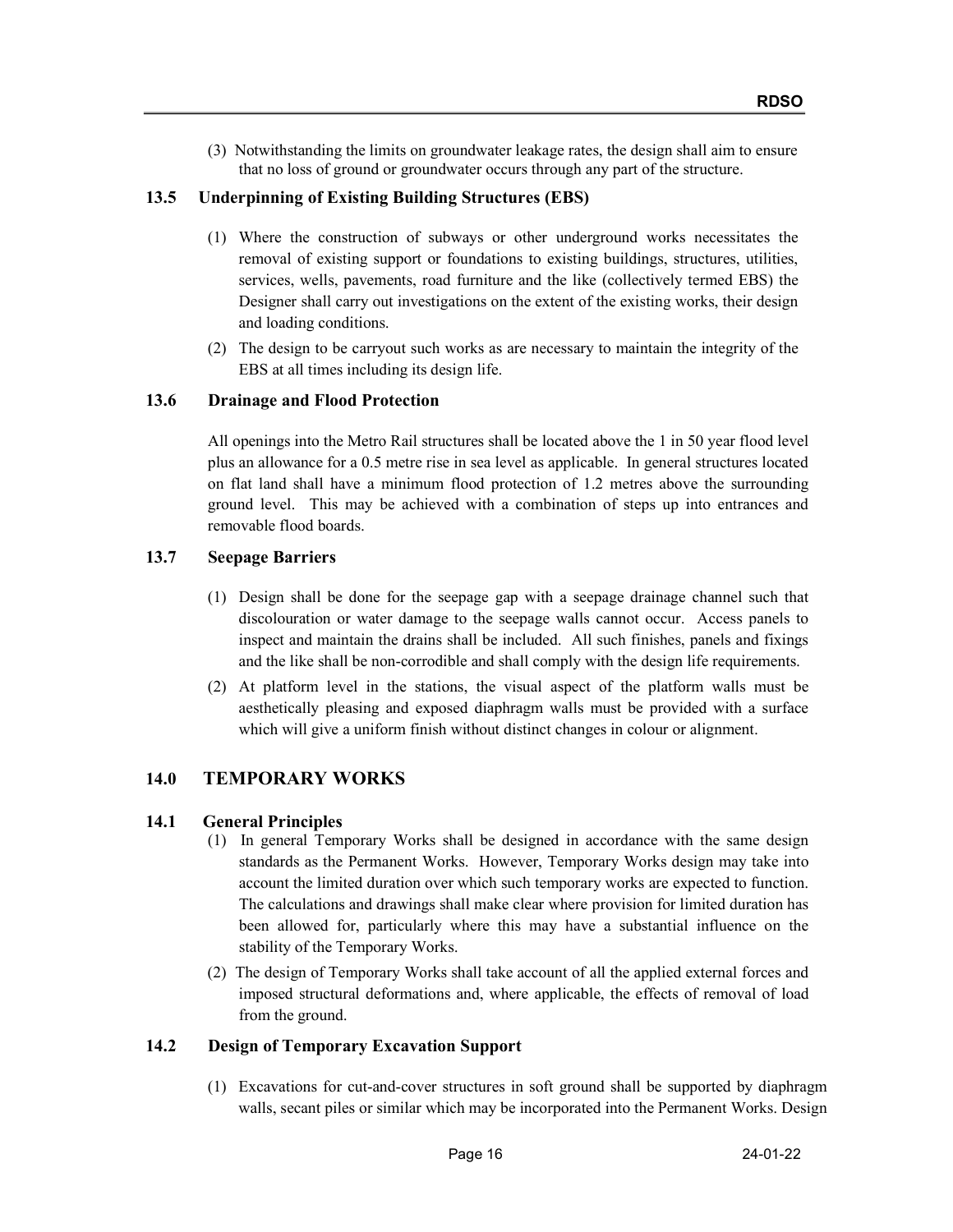of these elements shall include full step-by-step analyses of the progressive change in the loading (including deflection of these elements and the resultant settlements/distortions of the ground surface) and required temporary support conditions as the excavation proceeds and subsequently as these temporary elements are integrated into the Permanent Works.

- (2) Braced excavations shall be analysed by finite element or similar methods in which the changes in ground stresses are properly related to the deflections which occur in the structural elements, by the use of appropriate stiffness and other parameters. Relevant empirical evidence from similar excavations must be referred to in support of the conclusions of the analyses. Simplified analytical models and methods shall be employed to calibrate and support finite element analyses of the various permutations of structure geometry and loading.
- (3) Temporary works shall be designed as far as possible to be removed when no longer required, and shall not be left in the ground. Temporary works which are viewed as being impossible to remove on completion of the Permanent Works shall be dismantled to a minimum depth of 2 metres below the finished ground surface and designed so that there will be no risk of ground settlement or other deleterious effects as a consequence of decay and/or collapse of these Temporary Works.

## 15.0 GROUND MOVEMENTS

- (1) Temporary and Permanent Works designs shall limit ground movement and distortions around the site and to avoid damage to adjacent EBS.
- (2) Before Dewatering, a risk assessment for all EBS within the influence of the Construction Works shall be carried out.
	- (a) Temporary dewatering of construction excavations will be required to provide an undisturbed, stable and dry subgrade to permit construction and backfilling of the Permanent Works under dry conditions.
	- (b) In general, the groundwater within the excavations shall be maintained at a level that permits achievement of the above and avoids heave, piping or base failure of the excavation.
	- (c) Temporary dewatering methods (including recharging methods, if required) and system operations, along with other required temporary works, shall neither lower the groundwater outside the walls supporting the excavations, nor result in settlement, distortion or loss of ground at adjacent EBS.
	- (d) The construction dewatering design shall include determination of subsurface conditions and geotechnical design parameters, analyses to establish feasible methods, and system definition in sufficient detail to demonstrate that the general objectives can be achieved without adverse effect on adjacent EBS. The selected system shall generally provide for continuous (24-hour-per-day) operation, adequate reserve equipment, and standby power.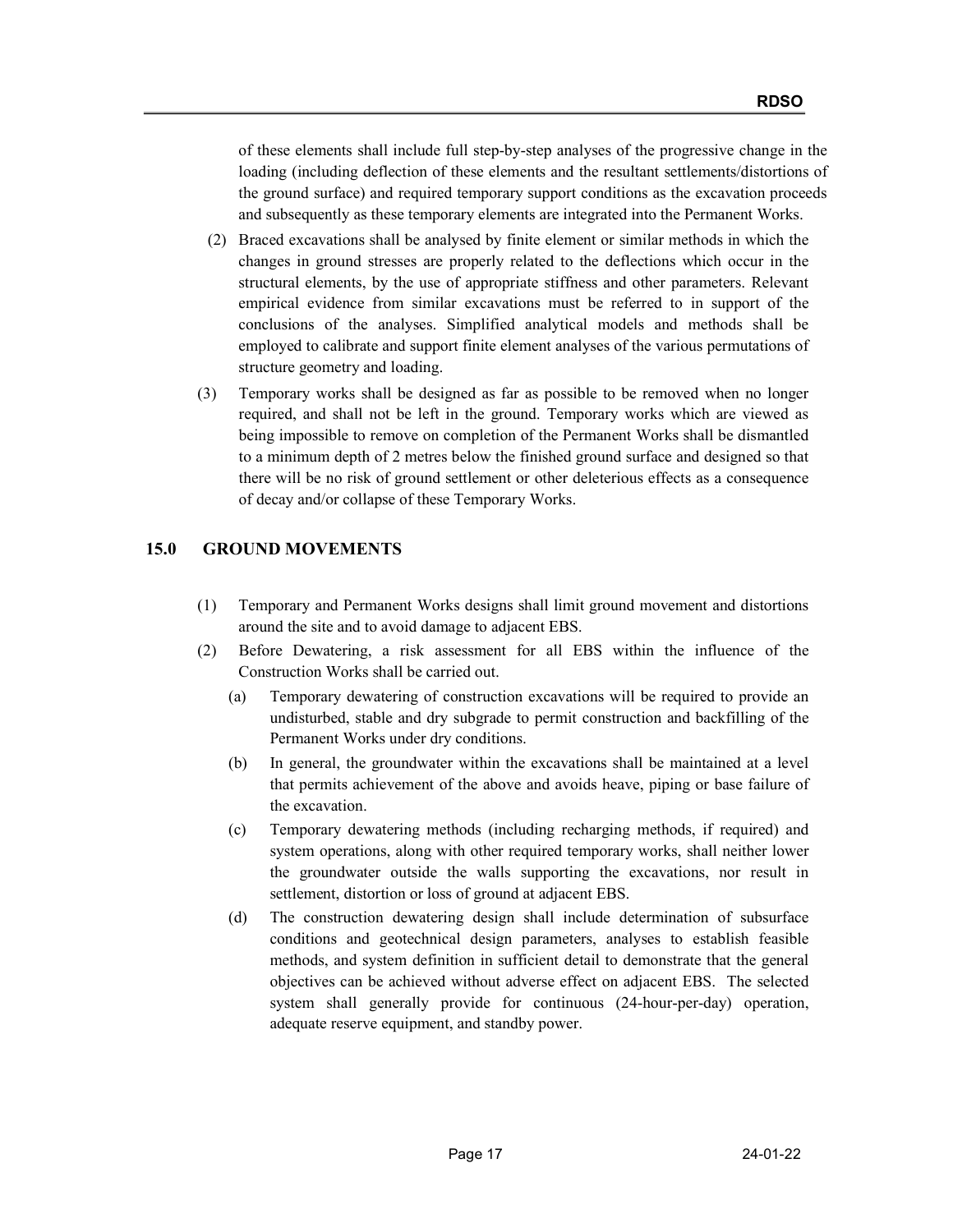#### 15.1 Ground Improvement

Ground-improvement may be required along certain alignment segments of the Metro Rail Corridors to control ground and EBS movement and distortion that may be induced by excavation for underground structures.

## 16.0 INSTRUMENTATION AND MONITORING

The concerned metro shall submit a complete comprehensive instrumentation scheme including Real Time Monitoring with the Preliminary Design to achieve the following:-

- a. Safety during and after the construction by providing early warning of any excessive and undue ground movement of adjoining premises/structures/utilities.
- b. To provide settlement, deflection and deformation data for the verification of initial design of the permanent structures and the temporary works supporting excavations.
- c. To provide information on ground movements to ensure that the tolerances associated with various structures/elements within the zone of influence are not exceeded.
- d. To record generated pore water pressures to confirm the flow nets previously used to predict seepage rates and to confirm that drawdown outside station and cut and cover walls is within acceptable limit.
- e. To estimate and monitor during construction the expected ground movement (allowable total settlement, differential settlement, angular distortions wall movement, earth pressure, strut load, bottom heave etc.). If the estimates are exceeded remedial measures will be prepared and implemented.

## 17.0 LIST OF DESIGN CODES AND STANDARDS

The designs of underground station buildings shall be carried out as per provisions of this Design Specifications. Reference shall be made to following codes for any additional information.

Order of preferences of codes shall be as follows:-

- i. BIS
- ii. IRS
- iii. IRC
- iv. BS or Euro Code
- v. AASHTO
- vi. Other references may be listed.

(*Note*: Each time latest code with the latest correction slip shall be adopted.)